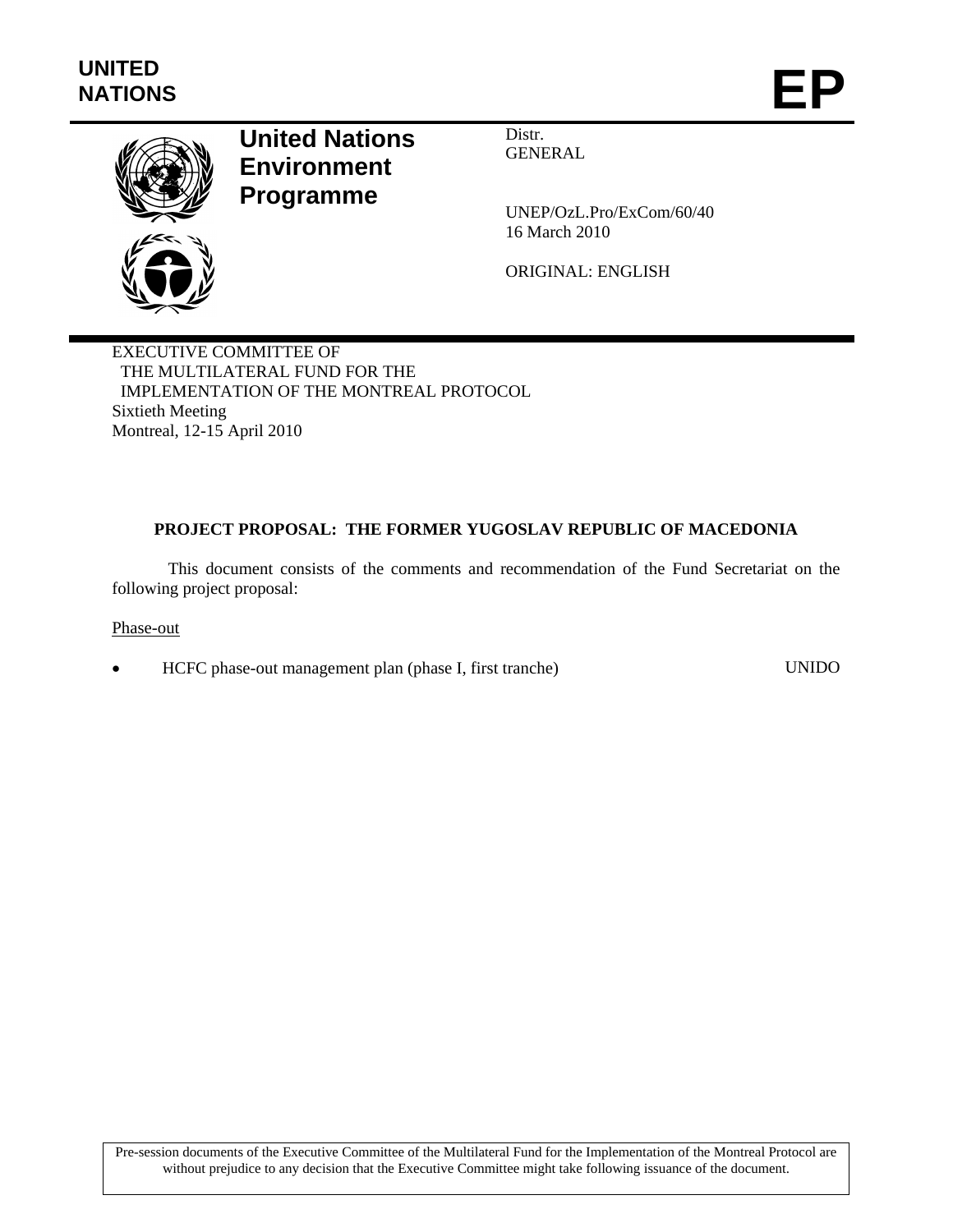# **PROJECT EVALUATION SHEET – MULTI-YEAR PROJECTS**

**COUNTRY:** The former Yugoslav Republic of Macedonia

| <b>PROJECT TITLE:</b>          | HCFC Phase-out Management Plan                     |
|--------------------------------|----------------------------------------------------|
| BILATERAL/IMPLEMENTING AGENCY: | <b>UNIDO</b>                                       |
| NATIONAL CO-ORDINATING AGENCY: | NOU, Ministry of Environment and Physical Planning |

#### **LATEST REPORTED CONSUMPTION DATA FOR ODS ADDRESSED IN PROJECT**

**A. ARTICLE-7 DATA 2008 AS OF MARCH 2010**

Annex C, Group I: 3.46 ODP tonnes

# **B: COUNTRY PROGRAMME SECTORAL DATA 2008 AS OF MARCH 2010**

| Substance | Consumption by sector (ODP tonnes) |                                              |      |  |  |      |  |  |  |
|-----------|------------------------------------|----------------------------------------------|------|--|--|------|--|--|--|
|           | Foam                               | Solvent<br>Other<br>Ref. manu.<br>Ref. serv. |      |  |  |      |  |  |  |
| HCFC-22   |                                    |                                              | 2.03 |  |  | 2.03 |  |  |  |
| HCFC-141b | l.43                               |                                              |      |  |  | 1.43 |  |  |  |
| HCFC-142b |                                    |                                              |      |  |  |      |  |  |  |
| Other     |                                    |                                              |      |  |  |      |  |  |  |

| <b>CONSUMPTION DATA (ODP tonnes)</b> |                                                      |                 |                                                    |                 |                 |       |  |  |  |
|--------------------------------------|------------------------------------------------------|-----------------|----------------------------------------------------|-----------------|-----------------|-------|--|--|--|
| 2009-2010 baseline: To be determined |                                                      |                 | Starting point for sustained aggregate reductions: |                 | <b>Baseline</b> | minus |  |  |  |
|                                      |                                                      | <b>Baseline</b> |                                                    |                 | 5%              |       |  |  |  |
|                                      | <b>CONSUMPTION ELIGIBLE FOR FUNDING (ODP tonnes)</b> |                 |                                                    |                 |                 |       |  |  |  |
| Already approved:                    |                                                      |                 | Remaining:                                         | <b>Baseline</b> |                 |       |  |  |  |
| <b>CURRENT YEAR BUSINESS PLAN:</b>   |                                                      |                 |                                                    |                 |                 |       |  |  |  |
| Total funding (US \$):               | 64.500                                               |                 | Total phase-out (ODP tonnes):                      | n/a             |                 |       |  |  |  |

#### **THE TARGETS, AND FUNDING**

|       |                                                                                                 | 2010     | 2011     | 2012     | 2013     | 2014            | 2015           | Total           |
|-------|-------------------------------------------------------------------------------------------------|----------|----------|----------|----------|-----------------|----------------|-----------------|
| 1.1   | Protocol<br>reduction<br>Montreal                                                               |          | None     |          |          | <b>Baseline</b> |                | n/a             |
|       | schedule of Annex C, Group I<br>substances (ODP tonnes)                                         |          |          |          |          |                 | $-10%$         |                 |
| 1.2   | Maximum<br>allowable<br>total                                                                   | $\Omega$ | $\Omega$ | $\Omega$ | $\Omega$ | <b>Baseline</b> | Baseline       | n/a             |
|       | consumption of Annex C Group I<br>substances (ODP tonnes)                                       |          |          |          |          |                 | $-10%$         |                 |
| 2.1   | IA (UNIDO)<br>agreed<br>Lead<br>funding $(US \$                                                 | 60,000   | 485,000  | 145,000  | 145,000  | 695,000         | $\overline{0}$ | 1,530,000       |
| 2.2   | Support costs for Lead IA(US \$)                                                                | 4,500    | 36,375   | 10,875   | 10,875   | 52,125          | 0              | 114,750         |
| 3.1   | Total agreed funding (US \$)                                                                    | 60,000   | 485,000  | 145,000  | 145,000  | 695,000         | 0              | 1,530,000       |
| 3.2   | Total support cost                                                                              | 4.500    | 36,375   | 10,875   | 10,875   | 52,125          | 0              | 114,750         |
| 3.3   | Total agreed costs (US \$)                                                                      | 64,500   | 521,375  | 155,875  | 155,875  | 747,125         | 0              | 1,644,750       |
| 4.1.1 | Total phase-out of HCFC-22 agreed to be achieved under this agreement (ODP tonnes)              |          |          |          |          |                 |                | To 90% of       |
|       |                                                                                                 |          |          |          |          |                 |                | <b>Baseline</b> |
| 4.1.2 | Phase-out of HCFC-22 to be achieved in previously approved projects (ODP tonnes)                |          |          |          |          |                 |                | $\Omega$        |
| 4.1.3 | Remaining eligible consumption for HCFC-22 (ODP tonnes)                                         |          |          |          |          |                 |                | 90% of          |
|       |                                                                                                 |          |          |          |          |                 |                | baseline        |
| 4.2.1 | Total phase-out of HCFC-141b agreed to be achieved under this agreement (ODP tonnes)            |          |          |          |          |                 |                |                 |
|       |                                                                                                 |          |          |          |          |                 |                |                 |
| 4.2.2 | Phase-out of HCFC-141b to be achieved in previously approved projects (ODP tonnes) <sup>1</sup> |          |          |          |          |                 |                |                 |
| 4.2.3 | Remaining eligible consumption for HCFC-141b (ODP tonnes)                                       |          |          |          |          |                 |                | $\theta$        |

**FUNDING REQUEST:** Approval of funding for the first tranche (2010) as indicated above.

| <b>SECRETARIAT'S RECOMMENDATION:</b><br>For individual consideration |
|----------------------------------------------------------------------|
|----------------------------------------------------------------------|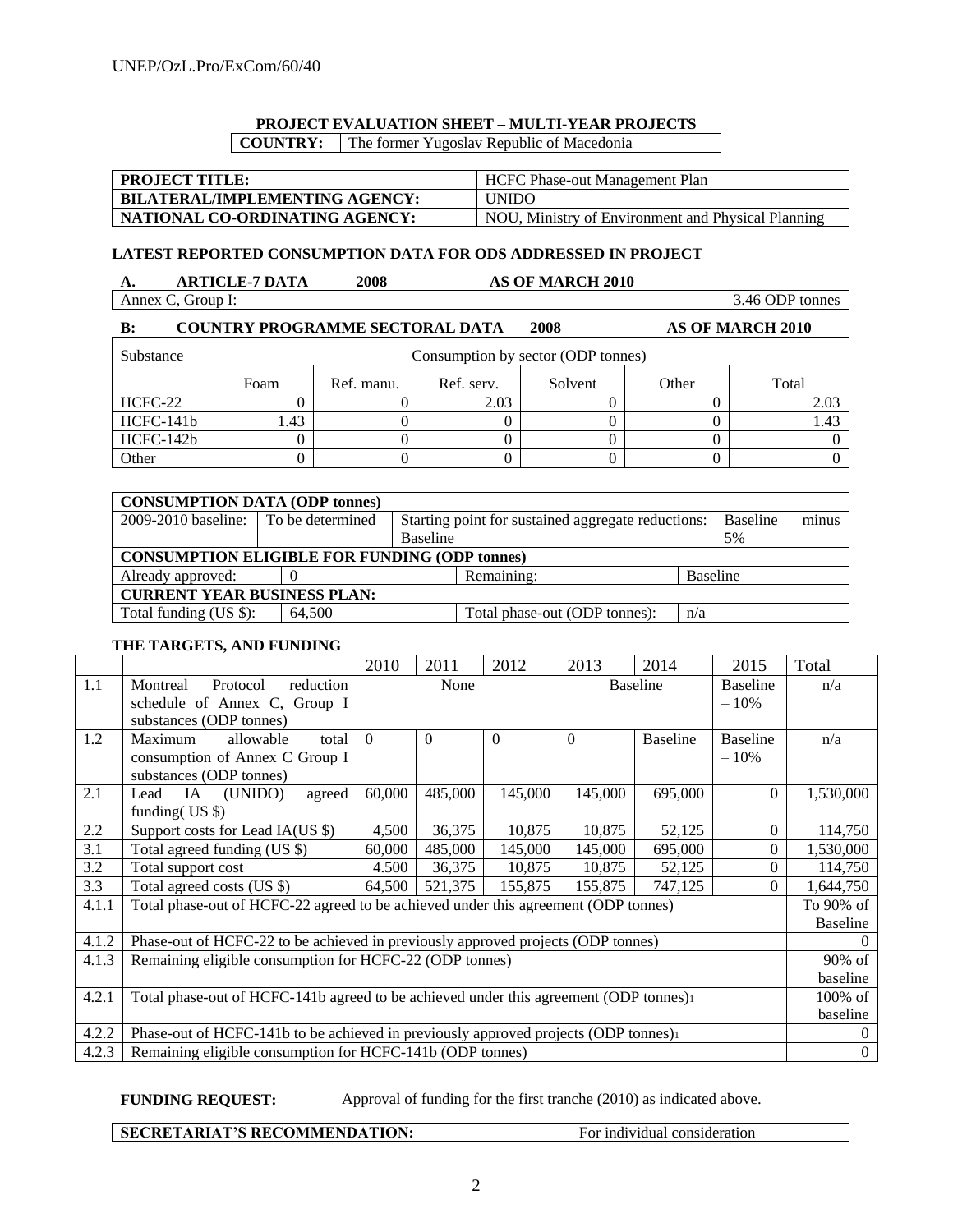## **PROJECT DESCRIPTION**

1. On behalf of the Government of the former Yugoslav Republic of Macedonia, UNIDO, as the designated implementing agency, has submitted to the  $60<sup>th</sup>$  Meeting of the Executive Committee an HCFC phase-out management plan (HPMP) at a total cost of US \$1,530,000 for the first stage of the plan until the year 2015. It foreshadows a second stage with a duration until 2030 for an additional cost of US \$2,400,000. The HPMP follows closely the specifications of the guidelines adopted by the Executive Committee as per decision 54/39. The former Yugoslav Republic of Macedonia consumes HCFC-22 and produces HCFC-141b blown polyurethane foam.

2. The HPMP for the former Yugoslav Republic of Macedonia is intended to enable the Government to meet its obligations for HCFC phase-out in line with the Montreal Protocol's control measures. The HPMP is based on a survey assessing the use of HCFCs in the country, the situation of the HCFC-using manufacturing industries and the number of HCFC refrigeration and air-conditioning systems in the country. The resulting plan is developed as a two-stage approach with several activities in the years 2010 to 2015 and second stage with a limited number of activities until 2030. It indicates that in the years 2030 to 2040, no more activities would be necessary to support the phase-out of the former Yugoslav Republic of Macedonia.

#### General information

3. The former Yugoslav Republic of Macedonia is a land-locked country located in the centre of the Balkan Peninsula in Eastern Europe with, in the south, a Mediterranean climate, in the centre and north a mild continental one. Of the two million people in 560,000 households, 58 per cent live in cities, of that more than a third live in the capital Skopje. In the ten years from 1997 to 2007, the growth domestic product (GDP) of the former Yugoslav Republic of Macedonia grew in total by about ninety per cent, with the GDP increasing in the years 2006, 2007 and 2008 by 4.0, 5.9 and 5.3 per cent respectively. The GDP per capita increased two folds in the decade to 2007 to a value of US \$3,710. The National Ozone Unit (NOU), located in the Ministry of Environment and Physical Planning, prepared the first country programme for the reduction and phase-out of ODS in July 1995. Since then, 12 projects in the refrigeration, foam, halon, aerosol and methyl bromide sectors as well as phase-out plans have been approved for the former Yugoslav Republic of Macedonia, in addition to funds for institutional strengthening (IS) with four renewals. A refrigeration management plan (RMP) was approved in 1999, and a terminal phase-out plan (TPMP) in 2005. The country participated in the regional chiller demonstration project in 2005. In total, the direct phase-out activities funded by the Multilateral Fund lead to an ODS phase-out of 602 ODP tonnes (620 metric tonnes). The country paid special attention to the refrigerant recovery and recycling  $(R \& R)$  set up, which includes also the R  $\& R$  of HCFCs. The recycling programme is very successful; from 2001 to 2006, an average of 7.5 per cent of the national CFC-12 consumption was recycled; in the peak year, 2006, this value increased to 26 per cent of the national CFC consumption being recycled. Recycling continued at about the same level in 2007 and 2008 while the consumption of CFCs was reduced to zero in those years. It should be noted that these figures relate only to the recycling of CFC-12; the recycling of HCFC-22, which is also ongoing, has in the last four years recycled on average 2.8 metric tonnes per year, equal to more than 8 per cent of the annual consumption.

4. The country has ratified the Vienna Convention, the Montreal Protocol and all its amendments including the Beijing Amendment. In 1997 a general permit scheme for ODS import had been established, and in 1998 a permit scheme for import of used equipment, followed in 2008 by a permit system for import of new equipment. Any application for a permit for the import of ODS or equipment containing ODS must be submitted to the NOU for the final decision whether to grant the import or not. Environmental taxes for import of ODS and ODS-containing equipment exist since 2005 and depend on the type and quantity of the imported ODS, or the type, quantity and volume of the equipment imported. Refrigerators for example are covered by taxes between US \$4 and US \$8 per unit; CFCs are taxed at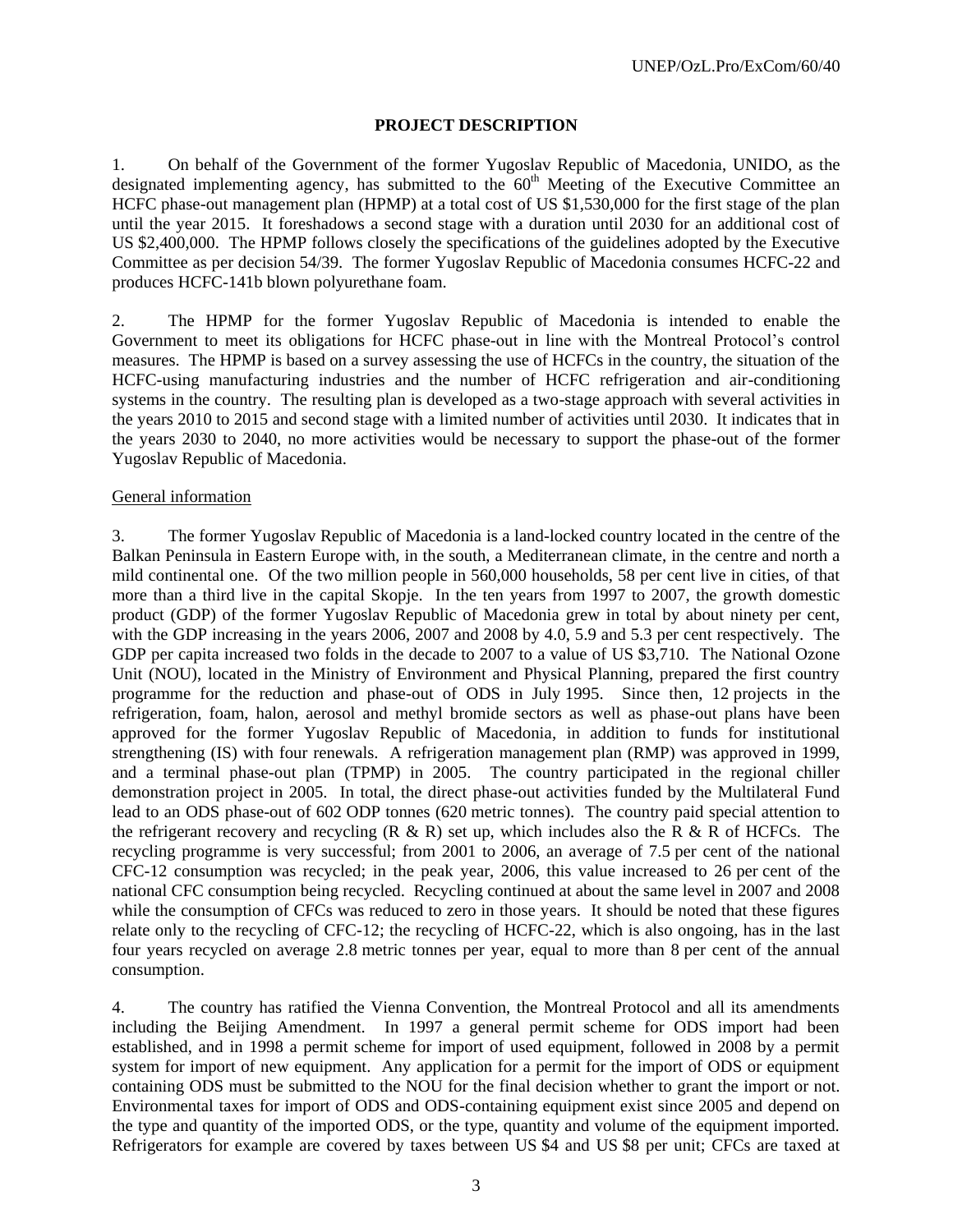about US \$1.50/kg and HCFCs presently about US \$0.12/kg. The import of used refrigerators, freezers and other cooling and freezing equipment has been banned since 2007, and the import of CFCs from 1 January 2009. The former Yugoslav Republic of Macedonia is aiming to harmonise the regulatory framework with that of the European Union, and both the Government as well as industry strive to achieve the European-standard phase-out strategy for HCFCs. The existing legislation regarding ODS appears to be suitable for an accelerated HCFC phase-out as foreseen by decision XIX/6 of the Meeting of the Parties with only minor amendments.

5. The HPMP provides an overview of the consumption of HCFCs in the country. The country does not have any HCFC production, therefore the consumption is completely covered by imports. Two HCFCs are imported, HCFC-22 and HCFC-141b. The HCFC-141b is imported into the country as part of a polyol foam blowing mixture (pre-blended polyol) and is not under the control of the licensing system. The country reported HCFC-22 and HCFC-141b consumption data to the Ozone Secretariat as shown in the following table:

| Substance      |         | HCFC consumption [metric tonnes per year/ (ODP tonnes per year)] |        |         |         |        |         |  |  |
|----------------|---------|------------------------------------------------------------------|--------|---------|---------|--------|---------|--|--|
|                | 2002    | 2003                                                             | 2004   | 2005    | 2006    | 2007   | 2008    |  |  |
| HCFC-22        | 69.27/  | 108.36/                                                          | 86.55/ | 33.82/  | 42.91   | 22.72/ | 36.86/  |  |  |
| $ODP=0,055$    | (3.81)  | (5.96)                                                           | (4.76) | (1.86)  | (2.36)  | (1.25) | (2.03)  |  |  |
| $HCFC-141b$    | 13.00 / | 16.00 /                                                          | 14.00/ | 18.00 / | 11.00 / | 14.50/ | 13.00 / |  |  |
| $(ODP=0,11)$   | (1.43)  | (1.76)                                                           | (1.54) | (1.98)  | (1.21)  | (1.60) | (1.43)  |  |  |
| Calculated use |         |                                                                  |        |         |         |        |         |  |  |
| of HCFC total  | (5.24)  | (7.72)                                                           | (6.30) | (3.84)  | (3.57)  | (2.85) | (3.46)  |  |  |

Table 1: HCFC consumption 2002 to 2008

6. The survey showed that the consumption of HCFC-22 is exclusively related to the service and equipment assembly sectors, and that no manufacturing capacity producing equipment with HCFC-22 exists in the country.

7. The survey identified three companies in the foam sector using HCFC-141b. The company "Sileks AD Co." received support from the Multilateral Fund for the phase-out of CFC-11 and its replacement by HCFC-141b at the 22<sup>nd</sup> Meeting in 1997. There are several companies, in addition to Sileks, namely Koper and Zlatna Raka which are using HCFC-141b for foam blowing. Koper and Zlatna Raka have not previously received support from the Multilateral Fund. Koper was established in 1990 and is a factory for the production of domestic appliances and commercial refrigerators, while Zlatna Raka, established in 1970, is a producer of insulated segment doors. All three manufacturers import polyol mixtures containing HCFC-141b. It should be noted that the calculated annual use of HCFC-141b, measured in ODP tonnes, is larger than the HCFC-22 consumption in more than a quarter of the years covered by Table 1. The use of HCFC-141b in pre-blended polyols was 9.9 metric tonnes (1.09 ODP tonnes) at the largest manufacturer Sileks, 3.3 metric tonnes (0.36 ODP tonnes) at the company Koper and another metric tonne (0.11 ODP tonnes) at the company Zlatna Raka. The HPMP pointed out that the installed capacities were significantly higher, at an aggregated figure of 106 metric tonnes of HCFC-141b in pre-blended polyol per year.

8. The forecast for the use of HCFCs in the future assumes that the air conditioning and refrigeration sector will grow by 15-20 per cent during the coming years. However, it is also acknowledged that since about three to four years ago, alternatives have been introduced in many traditional HCFC-22 applications, mainly due to the fact that most of the importers have had easiest access to the units sold in the European market. The HPMP document points to a risk of turning back to HCFC-22 equipment if importers bring in low priced HCFC-22 units from Asia, since "the concern for the environmental

l  $1$  The total HCFC use in the country is the result of import of bulk HCFC-22 as reported under Article 7 plus the imports of HCFC-141b in pre-blended polyol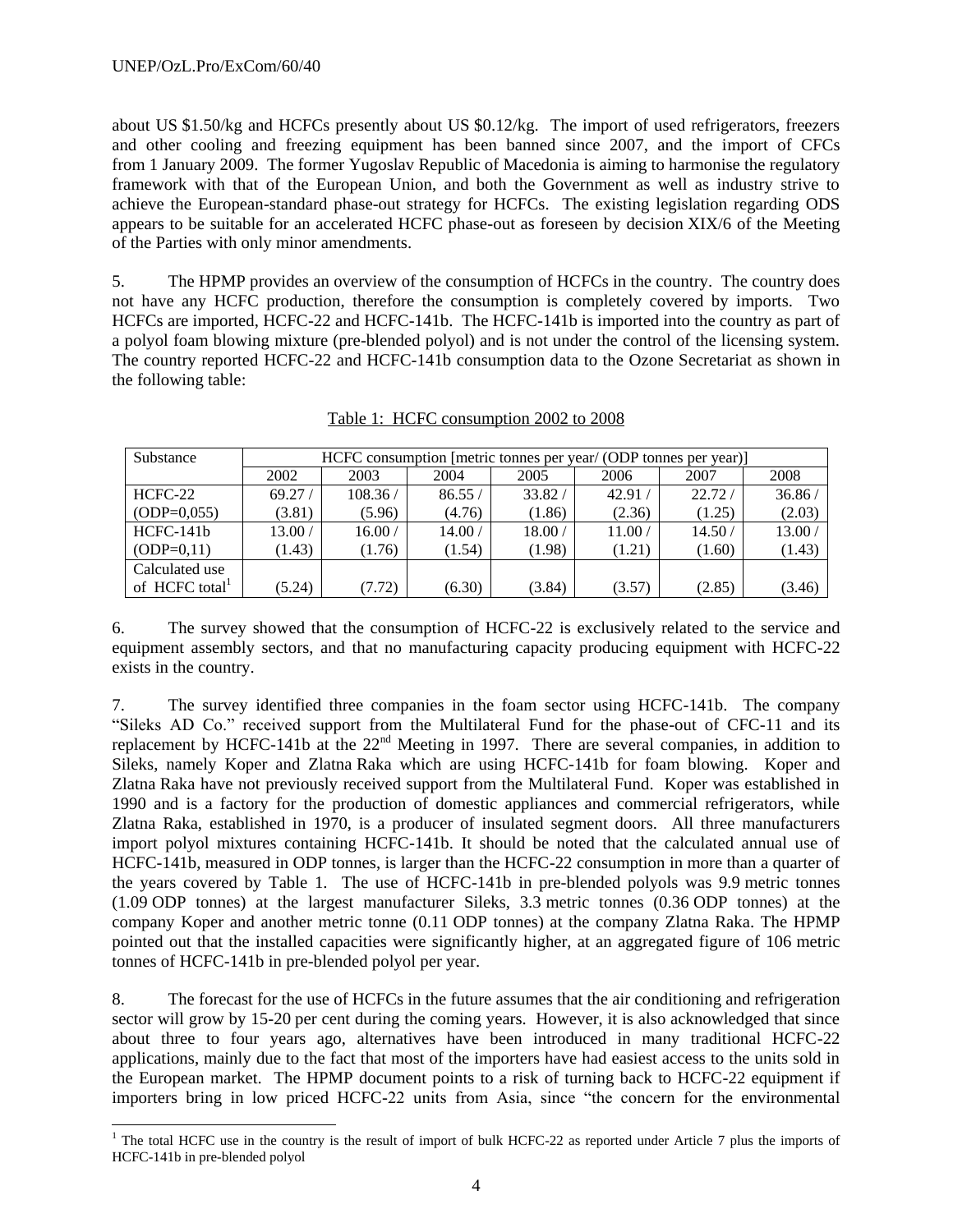difference among many end users appears to be lower than the desire to pay the lowest price". The plan points to the risks posed by an increase in installed HCFC-22 stock for achieving the freeze level in 2013. As a result of these considerations policy measures are under development to curb the supply of new equipment (see below); on the basis of this curbed demand, the plan includes an estimate for the increase in consumption of HCFC-22 until 2012. An estimate for the increase in HCFC-141b use indicates a substantial increase of 10 per cent per year, based on the presently low utilization of the installed capacity at the companies and the general expected growth of the economy of the country. The forecasts for the years until 2015 are presented in Table 2.

| Substance         |                                                        |       |       |       |       | Year  |                 |        |        |
|-------------------|--------------------------------------------------------|-------|-------|-------|-------|-------|-----------------|--------|--------|
|                   |                                                        | Base  | 2009  | 2010  | 2011  | 2012  | 2013            | 2014   | 2015   |
| <b>HCFC-22</b>    |                                                        |       |       |       |       |       |                 |        |        |
|                   | Increase                                               |       | 5%    | 5%    | 5%    | 5%    | <b>Baseline</b> | $-5%$  | $-10%$ |
|                   | (metric tonnes)                                        | 58.65 | 61.58 | 64.66 | 67.89 | 71.28 | 63.12           | 59.96  | 56.81  |
| Consumption       | (ODP tonnes)                                           | 3.23  | 3.39  | 3.56  | 3.73  | 3.92  | 3.47            | 3.3    | 3.12   |
| <b>HCFC-141b</b>  |                                                        |       |       |       |       |       |                 |        |        |
|                   | Increase                                               |       | 10%   | 10%   | 10%   | 10%   | <b>Baseline</b> | $-5\%$ | $-10%$ |
|                   | (metric tonnes)                                        | 14.2  | 15.7  | 17.3  | 19    | 21    | 16.5            | 15.68  | 14.85  |
| Consumption       | (ODP tonnes)                                           | 1.56  | 1.73  | 1.9   | 2.09  | 2.31  | 1.82            | 1.72   | 1.63   |
| <b>Total HCFC</b> |                                                        |       |       |       |       |       |                 |        |        |
|                   | Reported (ODP<br>tonnes)                               | 3.23  | 3.39  | 3.56  | 3.73  | 3.92  | 3.47            | 3.3    | 3.12   |
| Consumption       | Reported plus<br>pre-blended<br>polyol (ODP<br>tonnes) | 4.79  | 5.12  | 5.46  | 5.82  | 6.23  | 5.29            | 5.02   | 4.75   |

Table 2: Forecast of HCFC consumption for the years 2009 to 2015

9. The HPMP recognizes the growing trend towards alternatives in new installations on the European market towards with low impact on the climate. The document points out that alternatives are available for all applications and that a replacement of HCFCs is possible in new systems at relatively low cost, but that there are significant challenges to phase out HCFCs in particular in existing refrigeration and air conditioning equipment. The alternatives presently available for the refrigeration and air conditioning sector in the former Yugoslav Republic of Macedonia include the most prominent HFCs (HFC-134a, HFC-404A, HFC-407A, and HFC-410A); Table 3 shows the costs of these alternatives. The use of isobutane in domestic refrigeration servicing and ammonia in industrial refrigeration assembly and servicing is also common in the country. The imports of the different refrigerants and the associated wholesale prices are shown in Table 3. All refrigerant uses are either related to servicing or to assembly and charging of refrigeration equipment.

Table 3: Import of alternative refrigerants in 2008 (issue permits) and whole sale prices

| <b>Refrigerant</b> | $H$ CFC -22   | $R - 507$    | $R-404A$    | $R-407C$    | $R-410A$    | <b>HFC-134a</b> |
|--------------------|---------------|--------------|-------------|-------------|-------------|-----------------|
| Price (US \$)      | $2.27 - 2.87$ | $5.32 - 6.0$ | $5.3 - 6.7$ | $5.5 - 6.0$ | $5.6 - 6.0$ | $4.27 - 5.6$    |
| Import             | 36.860        | 15.297       | 71.699      | 10.193      | 11.704      | 51.610          |
| <i>(metric)</i>    |               |              |             |             |             |                 |
| tonnes)            |               |              |             |             |             |                 |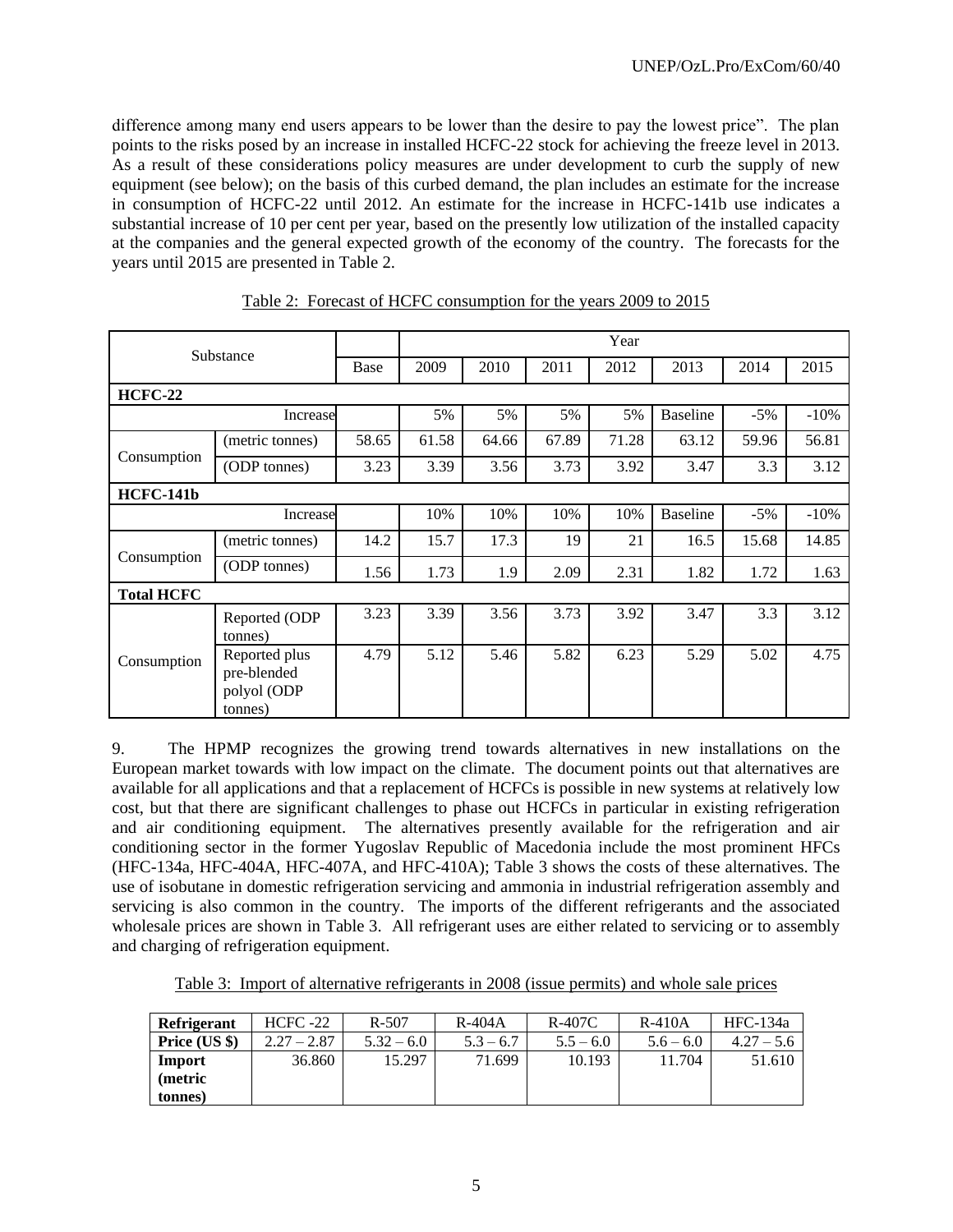## Strategy and plan for the implementation HCFC phase-out

10. The submission of the HPMP consists of a differentiated plan for the years until 2015 and also information about the activities and implementation from 2016 to 2040. The plan contains policy instruments such as import quotas and taxes, activities such as the conversion of three foam manufacturers and the further improvement of a R  $\&$  R scheme as well as activities related to waste disposal. Finally, the HPMP submitted foresees also IS funds for all years until and including 2015.

11. The introduction of an annual import quota for new air-conditioning equipment (split and unitary) containing HCFCs is planned by the Ministry of Environment and Physical Planning. The baseline will be the number of imported units during the year 2008, standing at 36,000. It is expected that this number will remain constant for the years 2009 and 2010, reduced to 20,000 in the year 2011, and from the year 2012 onwards a ban is planned on imports of new air-conditioning equipment containing HCFC into the country. It is also planned to establish an import quota for the import of bulk HCFC-22 for the years 2011 and 2012 at the presently forecasted level of HCFC-22 consumption, as presented in Table 2. Imports in the year 2013 will be limited to the baseline value, in 2014 at 5 per cent and in 2015 the reduction of 10 per cent required to achieve compliance will be applied to the import licenses of HCFC-22. The introduction of mandatory reporting for importers and exporters related to the total quantities of imported or exported goods under the issued permits, for cross-checking the data with information received from customs is also foreseen. The Government plans a tax on HCFC-using air-conditioning equipment being imported, at a level of approximately US \$5/kW of cooling capacity. The tax on HCFCs will be raised from the current US \$0.12/kg to about US \$1.40/kg, and those taxes will be imposed from 2011 onwards. The import of HCFC-containing equipment will be banned from January 2012, and of non-refillable HCFC containers from January 2015. Finally, it is planned to introduce a mandatory log book for users of equipment containing more than three kilogrammes of HCFCs starting in 2012 onwards.

12. Activities foreseen under the HPMP consist of training of users and service technicians in non-HCFC refrigeration technologies and in Recovery and recycling (R&R) of HCFCs as well as in the keeping of log books of HCFCs equipment. Further training activities are planned for the customs officers to ensure the enforcement of the new HCFC-related regulations. The HPMP proposes to add another 40 sets of R  $\&$  R equipment to the already existing fleet. The country further proposes to undertake waste disposal activities.

13. A waste disposal facility is intended to recover HCFCs from equipment at the end of its useful life. The dismantling of equipment, discharging and storage and refrigerants would be part of this undertaking; the HPMP for the years until 2015 foresees the start-up funding for this activity and the operational costs for the set-up period.

14. The conversion of the manufacturing industry using pre-blended polyol is also proposed to take place under the first step of the HPMP. The alternatives selected are CO2-water technology for the conversions at Sileks and Zlatna Raka, and the use of pentane technology at Koper. The operating costs have been calculated in the proposal, but no increase was made; consequently, no incremental operating costs are being requested. The cost for the institutional strengthening is also covered in the HPMP.

15. Phase II of the HPMP from 2016 to 2030 foresees a number of activities in addition to management, import quota setting and monitoring at a total cost, on average, US \$50,000 per year.

16. These activities include awareness-raising work, including issuing of brochures, organization of technical seminars and workshops and awareness of the broad public such as press releases, television spots, radio broadcasts, and the distribution of leaflets, posters and movies. Finally, the plan foresees significant expenses for the IS within the HPMP and suggests to discontinue IS outside the HPMP. The operation of the waste disposal centre is planned until 2040 with costs of, on average, US \$60,000 per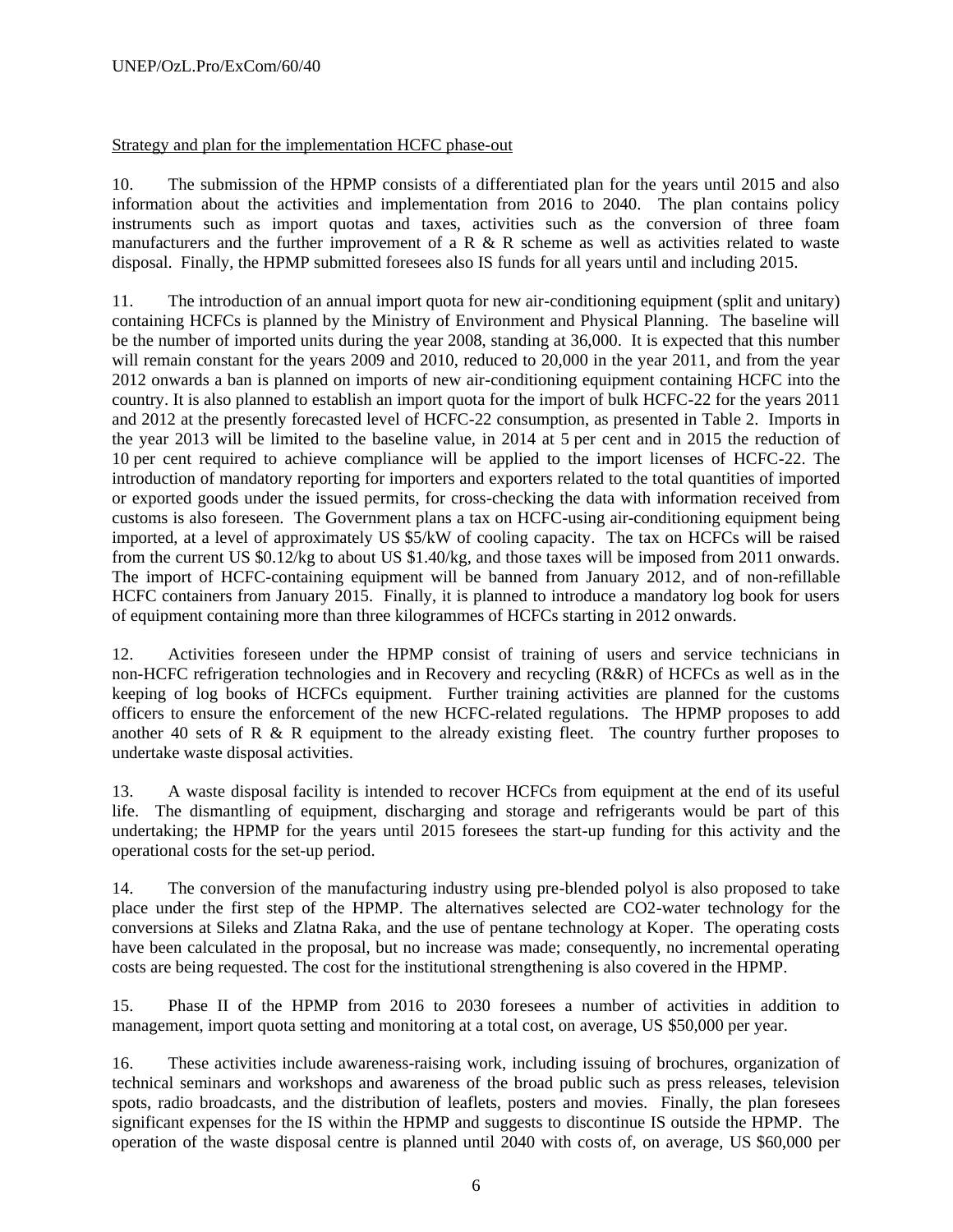year; these costs include all other operational costs of the programme, i.e. operation of the recovery and recycling system and other activities. Finally, monitoring and verification costs are foreseen for the second phase with a total of US \$150,000. The total costs for phase II are estimated at US \$2,400,000, or US \$96,000 per year.

17. The coordination of the national activities will be undertaken by the NOU, and also the management of the implementation of the planned project activities will be allocated to the NOU in corporation with UNIDO as an implementing agency. The monitoring of the development of the HPMP and the verification of the achievements of the performance targets will be assigned to an independent local company or independent local consultants. The establishment of a separate National Ozone Unit is not foreseen.

18. The budget overview of the first and second phase of the HPMP is provided in Table 4 below, the costs per year for the first phase in Table 5.

| <b>Activities /project</b>                                                                                             | <b>Funds</b><br>requested<br>(US \$) |
|------------------------------------------------------------------------------------------------------------------------|--------------------------------------|
| Phase I                                                                                                                |                                      |
| 1. Cost estimate for the refrigeration service sector as well as legislative, enforcement<br>and monitoring activities |                                      |
| Legislation                                                                                                            | 10,000                               |
| Customs training                                                                                                       | 40,000                               |
| Technicians training                                                                                                   | 60,000                               |
| Improvement of recovery and recycling scheme                                                                           | 100,000                              |
| Monitoring                                                                                                             | 40,000                               |
| Sub-Total                                                                                                              | 250,000                              |
| 2. Institutional strengthening support<br>until 2015                                                                   | 300,000                              |
| 3. Conversions in manufacturing industries                                                                             |                                      |
| Company Sileks, Kratovo                                                                                                | 248,000                              |
| Company Koper, Negotino                                                                                                | 252,000                              |
| Company Zlatna Raka, Sk                                                                                                | 50,000                               |
| Sub-Total                                                                                                              | 550,000                              |
| 4. Establishment of waste disposal centre and collection of ODSs:                                                      |                                      |
| Equipment                                                                                                              | 250,000                              |
| Operating cost for three years                                                                                         | 180,000                              |
| Sub-Total                                                                                                              | 430,000                              |
| <b>Total for Phase I</b>                                                                                               | 1,530,000                            |

## Table 4: Budget overview of the HPMP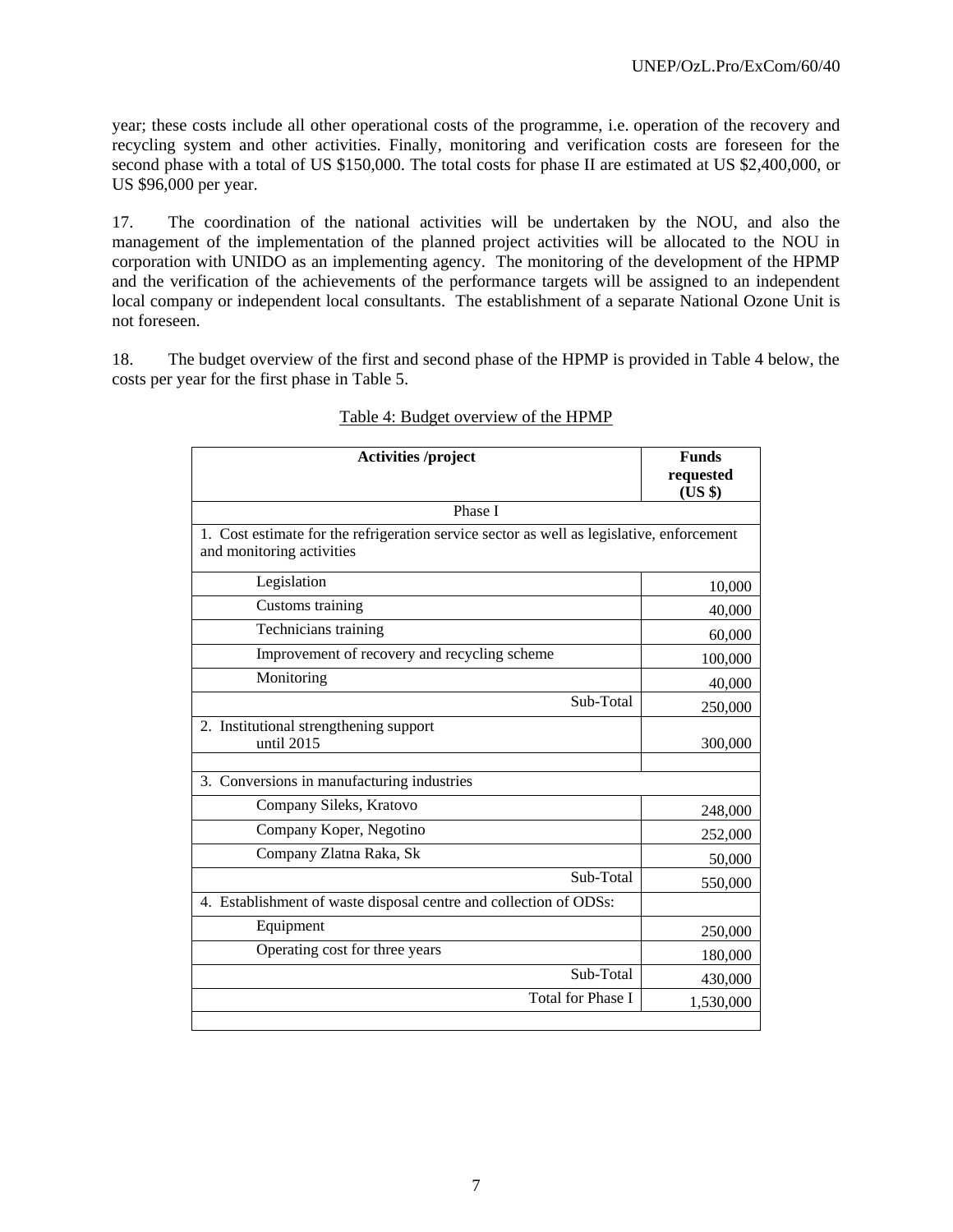| <b>Activities</b> /project                                                                        | <b>Funds</b><br>requested<br>$(US \$ |
|---------------------------------------------------------------------------------------------------|--------------------------------------|
| Phase II                                                                                          |                                      |
| 1. Institutional support, policy instruments, awareness raising<br>until $2040(25 \text{ years})$ | 750,000                              |
| 2. Waste disposal centre - collection and destruction<br>until $2040(25 \text{ years})$           | 1,500,000                            |
| 3. Monitoring and verification<br>until $2040(25 \text{ years})$                                  | 150,000                              |
| Total for Phase II (forecast)                                                                     | 2,400,000                            |
| Total cost for the HCFC phase-out (forecast)                                                      | 3.930,000                            |

| Table 5: Planned expenditures by calendar year for the first phase of the HPMP |  |  |  |
|--------------------------------------------------------------------------------|--|--|--|
|                                                                                |  |  |  |

| Year                        | 2011   | 2012    | 2013    | 2014    | 2015    | Total-<br><b>Phase I</b> |
|-----------------------------|--------|---------|---------|---------|---------|--------------------------|
| Non-investment costs        | 0      | 120,000 | 10,000  | 10,000  | 10,000  | 150,000                  |
| $(US \$ ), excluding IS     |        |         |         |         |         |                          |
| IS                          | 0      | 75,000  | 75,000  | 75,000  | 75,000  | 300,000                  |
| <b>Technical assistance</b> | 60,000 | 40,000  |         |         |         | 100,000                  |
| for improving R&R           |        |         |         |         |         |                          |
| scheme $(US \$              |        |         |         |         |         |                          |
| <b>Investment cost for</b>  |        |         |         |         | 550,000 | 550,000                  |
| foam projects (US\$)        |        |         |         |         |         |                          |
| <b>Cost for ODS waste</b>   |        | 250,000 | 60,000  | 60,000  | 60,000  | 430,000                  |
| disposal (US \$)            |        |         |         |         |         |                          |
| <b>Total</b>                | 60,000 | 485,000 | 145,000 | 145,000 | 695,000 | 1,530,000                |

## **SECRETARIAT'S COMMENTS AND RECOMMENDATION**

## **COMMENTS**

19. The Secretariat has reviewed the latest submission which included some minor changes in data reporting and distribution of funds for the HPMP. These are represented on the project evaluation sheet on page 2 of the present document and in Appendix 2-A of the updated draft agreement contained in Annex I to the present document.

20. In the view of the Secretariat, this HPMP presents in its phase I an example for an exceptionally well formulated, strategic programme, using the experiences of past programmes as well as the legal and organisational basis built by the country during the phase-out of CFC and other ODS in the country. The approach appears targeted and effective and, given the ongoing work on the creation of legal instruments, is likely to succeed in controlling the consumption, curbing the growth in consumption in the years 2011 and 2012 to a maximum of 5 per cent, and phasing the consumption down to 90 per cent of the baseline by 2015. The very successful implementation of the R & R system in the country in the past makes it likely that the reduction can be carried out without premature abandonment of HCFC-22 based infrastructure before the end of its useful life. However, as pointed out below, the eligibility of some of the elements of both phases of the HPMP remains uncertain.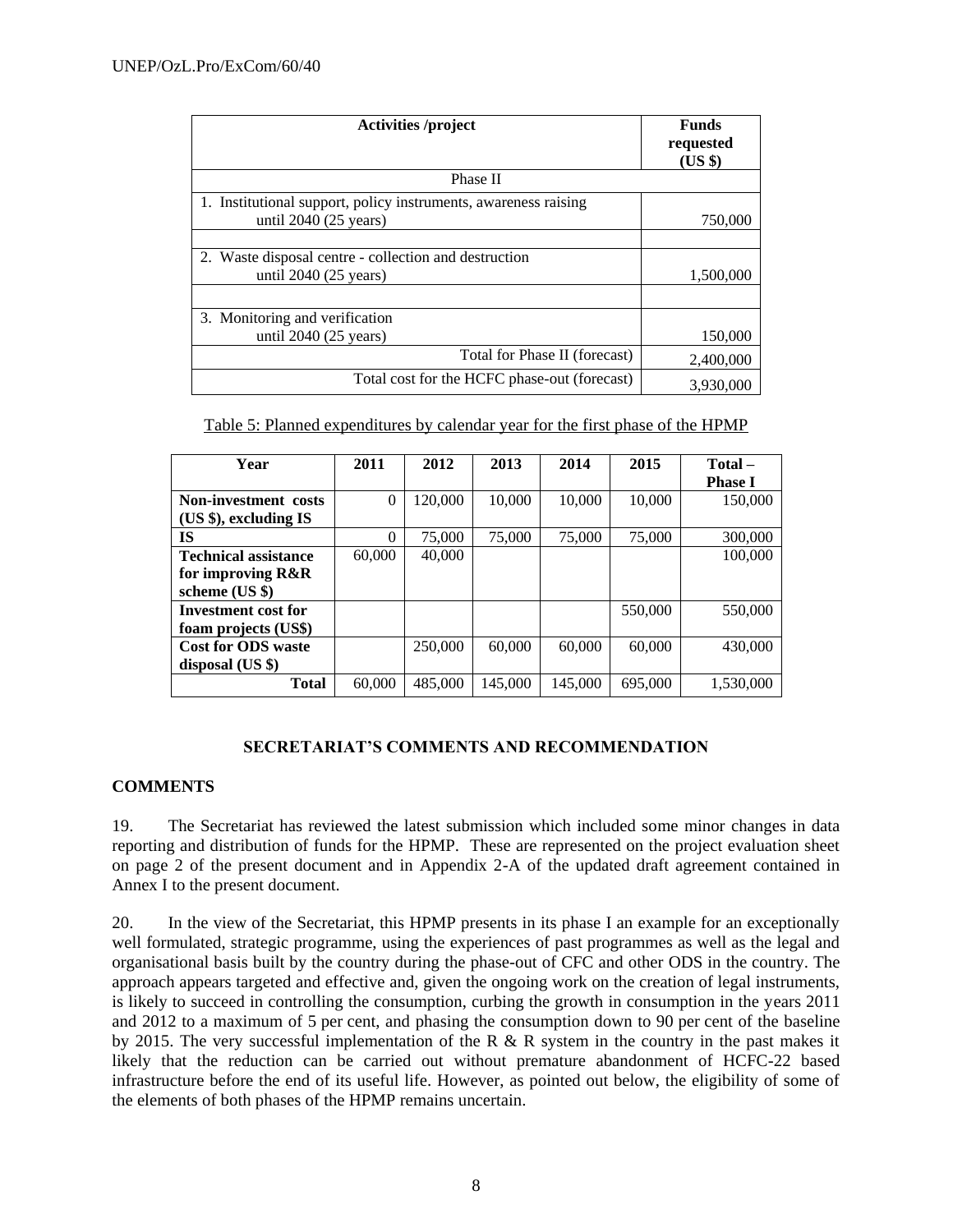21. The HPMP foresees the conversion of three foam companies from their use of HCFC-141b blown foam to alternatives. The total cost of these three conversions is US \$550,000, and consists only of capital costs. The total costs appear high but, in the overall context of the HPMP, acceptable for the phase-out of, on average, 14.2 metric tonnes of HCFC-141b to low GWP alternatives. The conversion of the company Sileks, associated with a consumption of 9.9 metric tonnes (1.09 ODP tonnes) and a cost of US \$248,000, constitutes a second conversion after the phase-out of CFC-11 in a Multilateral Fund project approved in 1997. The Secretariat draws attention to the general question on whether the use of HCFC-141b in imported pre-blended polyols establishes eligibility for funding. In its related decision 59/12, the Executive Committee decided to request the Fund Secretariat, in consultation with the Ozone Secretariat, to prepare for the 61st Meeting a brief discussion paper outlining the implications for Article 5 Parties and the Multilateral Fund associated with the import and export of HCFC-based pre-blended polyols, to request bilateral and implementing agencies to provide the Secretariat with any information related to the production, export, import, and/or use of pre-blended polyols containing HCFCs; and to request bilateral and implementing agencies not to submit additional projects for the phase-out of HCFCs contained in imported pre-blended polyols beyond those submitted to the present Meeting until the eligibility of such projects had been decided by the Executive Committee.

22. The HPMP submitted by UNIDO on behalf of the former Yugoslav Republic of Macedonia contains the information requested in decision 59/12. Further, the submission of the project for the former Yugoslav Republic of Macedonia has been deferred by the 59<sup>th</sup> Meeting and therefore does not constitute an additional submission as per decision 59/12; consequently, the issue regarding this particular case can be discussed at this  $60<sup>th</sup>$  Meeting of the Executive Committee. It should further be noted that the former Yugoslav Republic of Macedonia is a low-volume-consuming country, and the enterprises concerned are clearly falling into the category of small and medium size enterprises. Both categories are referred to explicitly as in need of assistance when directing the Executive Committee in decision XIX/6 regarding support to be provided for HCFC-phase-out. The Government has, in addition, reported to the Ozone Secretariat its HCFC-141b consumption in pre-blended polyols in the years 2001 to 2008.

23. The legal set-up includes measures related to curbing rising demand through import limits of equipment depending on HCFCs as early as 2009 with a ban in 2012, and curbing demand through import restrictions on HCFCs as early as 2011. The HPMP does not foresee a licensing system for the import or use of HCFC-141b in pre-blended polyols. The measures foreseen for the refrigeration sector focus largely on training and R & R, which in the specific case of the former Yugoslav Republic of Macedonia has proven to be quite effective. The Secretariat fully supports the planned set-up and the measures contained in the HPMP.

24. Phase I of the HPMP includes the set-up of a waste disposal centre; for phase II, the waste disposal centre is the only operational activity foreseen. It is a combination of a disposal and storage facility and at the same time provides support for the R&R programme.<sup>2</sup> The predominant part of the cost related to the waste disposal centre concerns the collection of ODS as defined in the interim guidelines for the funding of demonstration projects for the disposal of ODS (decision 58/19). Under that decision these activities in the HPMP proposal for the former Yugoslav Republic of Macedonia could not receive funding. It should further be noted that even the activities eligible for a demonstration project according to decision 58/19, e.g. storage of ODS, have not been submitted as a demonstration project; they are instead incorporated into the HPMP. Only the support for the R&R programme would seem to be a typical HPMP-activity, if TPMPs are used as a model. The Secretariat believes that any efforts for collection of ODS should be, in line with decision 58/19, carried out within a national or sectoral phaseout plan to ensure effective integration with the sectoral efforts in the country. However, there is presently no indication of whether, when and to what degree the Executive Committee will fund such an activity; consequently, it appears ineligible at this point in time.

<sup>&</sup>lt;sup>2</sup> The R & R programme has in 2001 to 2008 collected in total 1.95 metric tonnes of non-recyclable ODS for future destruction.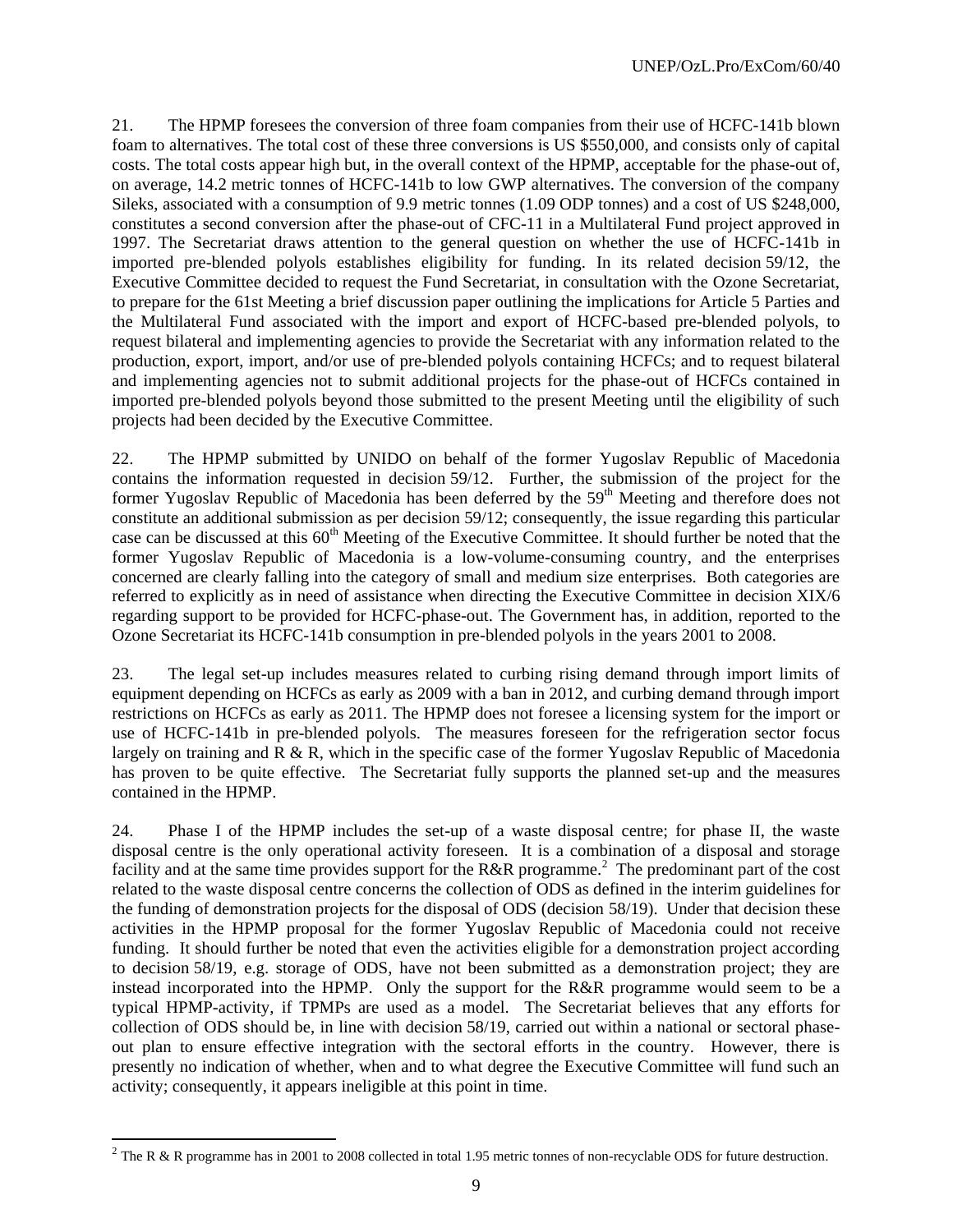25. The Executive Committee has in a number of cases in the past funded similar programmes for collection under phase-out plans, for example the recovery of CFCs from cars and from ships at the end of their useful life under the service sector plan for China. However, the funding provided in the past had been provided within an agreed cost frame for servicing sector activities, and the countries decided subsequently to reallocate funds to the collection of ODS using the flexibility clause in phase-out agreements. The HPMP for the former Yugoslav Republic of Macedonia seems to add the related cost of disposal on top of the cost the Secretariat would consider eligible. The total cost associated with this activity in this HPMP, while justifiable, appears very significant at a level of US \$430,000. UNIDO, when asked by the Secretariat, stated that the environmental impact of the HCFCs to be collected is considerable and would warrant, in the opinion of the country, the associated costs.

26. The total cost of the HPMP for the first phase as requested stands at US \$250,000 for activities similar to those in a TPMP (legislation, customs training, refrigeration service sector support etc.), US \$300,000 for five years of institutional strengthening, US \$550,000 for the projects in the foam sector and US \$430,000 for the waste disposal activities. In document UNEP/OzL.Pro/ExCom/55/47, the level foreseen for activities in the refrigeration sector is exactly as forecasted by the Secretariat, not taking into account the additional activities related to the disposal centre and the IS integrated into the plan, and the foam projects with presently uncertain eligibility. Given the current limited experience with HPMPs, the cost review which the Secretariat was able to carry out was only limited, however the Secretariat believes that the costs requested appear to be justifiable and appropriate.

27. The HPMP proposes a significant change in the structure of the funding for the IS in the former Yugoslav Republic of Macedonia. At the 57<sup>th</sup> Meeting, funding for IS was approved for two years at the level of US \$132,347, i.e. US \$66,174 per year; the next request could be submitted for the first meeting in 2011. Instead, the HPMP proposes to include the funding in the HPMP starting from January 2012 until December 2015, on a basis of US \$60,000 per year, and not to request IS separately. Upon request from the Secretariat, the country confirmed that they will not seek IS funding for the time between April and December 2011. In comparison, the extension of the IS from April 2011 to December 2015, on a pro rata basis, would lead to costs of US \$308,812, versus requested cost of US \$300,000. It is noteworthy that the IS requested is also the only funding foreseen for implementation support, i.e. the HPMP does not foresee a separate project management unit. With this set-up, the IS will be subject to the performance characteristics of the proposed agreement, which will probably include suspending and/or reducing funding for the HPMP in case of non-compliance with the agreement.

28. The Executive Committee had decided in its decision 59/47, in paragraph (a) to extend financial support for institutional strengthening (IS) funding for Article 5 Parties beyond 2010 up to December 2011, and in paragraph (b) reiterated to allow Article 5 Parties to submit their IS projects as stand-alone projects or within their HCFC phase-out management plans. However, in case of the former Yugoslav Republic of Macedonia, the paragraphs (a) and (b) of that decision are mutually exclusive. To include funding for IS under the HPMP, the country has to request it upon approval of the HPMP, and for the years 2012 to 2015; paragraph (a) of the decision establishes that the country has a right to do so. These years are, according to paragraph (b) of the decision, not eligible for funding; the country could therefore only include IS funding in its HPMP by foregoing any further IS funding until 2015. On the assumption that the Executive Committee will address this contradiction of decision 59/47, the IS funding has been included in the HPMP proposal.

29. Phase II of the HPMP, from 2016 to 2040, consists of activities related to the waste disposal centre, as well as institutional costs and monitoring and verification:

(a) The cost for the waste disposal centre in phase II covers the operational costs of the centre, after its set-up during phase I. The Secretariat pointed out that operational costs are typically not covered by the Multilateral Fund, and questioned whether waste disposal alone would be sufficient as an activity to reach the complete phase-out of HCFCs in the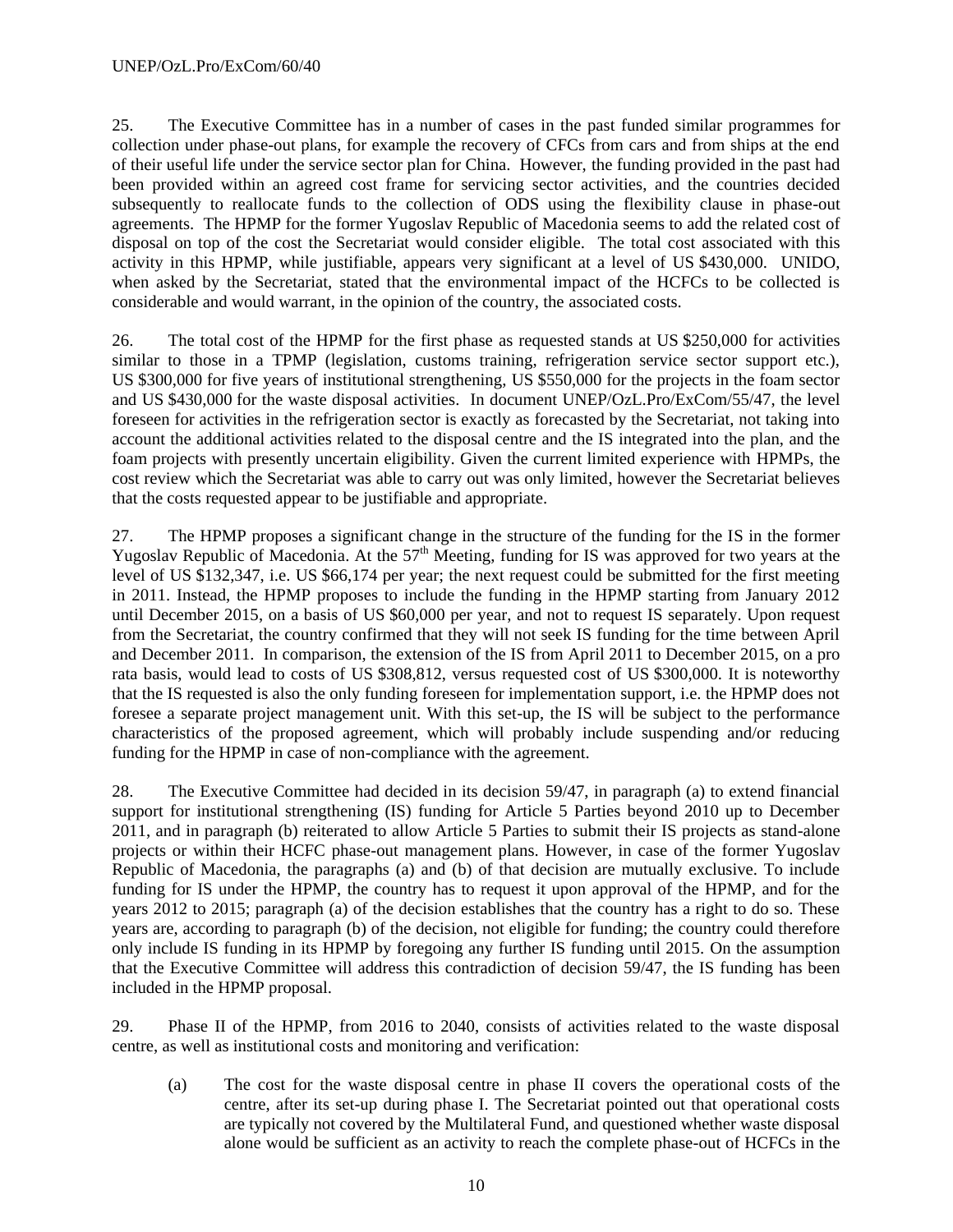country by 2040. The Secretariat further pointed to the taxes to be raised on the import of HCFCs and HCFC-containing equipment, and requested whether such taxes could not be used to fund at least the operational cost of the waste disposal centre. UNIDO responded on behalf of the country that income from the import tax could contribute as additional funding to this activity. UNIDO, on behalf of the Government, expressed the understanding that preventing the emission of surplus ODS has a high priority. The existence of a waste disposal centre and the planned integration into the overall organisational set-up in the country would at the same time also ensure that other activities, in particular the R  $\&$  R, would be sustainable in the country;

- (b) The concept for IS for phase II follows the concept of phase I, i.e. the IS appears to be integrated into the performance-based plan. The level requested for the IS drops to US \$50,000 per year, i.e. about 25 per cent lower than the present level of IS; the IS would presumably continue to be under a performance-based agreement; and
- (c) It should be noted that all information regarding phase II is, at this point in time, preliminary, and that no concept, no funding and no activities for phase II will be before the Executive Committee for discussion at this point in time.

30. The Draft Agreement closely adheres to the preliminary template approved in decision 59/16. The proposed funding schedule is foreseeing a significant amount for the last tranche, and is very closely linked to the proposed activities and their schedule in the overall HPMP. The annual implementation plan is a logical part of the already carefully structured and scheduled HPMP proposal and is acceptable to the Secretariat. However, the Secretariat would suggest urging the former Yugoslav Republic of Macedonia to submit the related information regarding, in particular, the implementation plan into the MYA database for HPMP as soon as it becomes available (April 2010).

31. The Draft Agreement contains, in its Appendix 1-A. the proposed starting point for sustained aggregate reductions in consumption. The Government of the former Yugoslav Republic of Macedonia has decided to use the baseline as a starting point, which however will only be established based on the Article 7 data for the years 2009 and 2010, due in September 2011. It appears to the Secretariat that this is consistent with the HPMP guidelines approved under decision 54/39;

32. The country did not provide a maximum allowable consumption for the years 2010 to 2012, again based on the fact that the baseline is presently unknown. Even were the maximum allowable consumption to have been provided, the country would be likely to propose a conservative level, and the Secretariat would have at this time no basis for assessment. Consequently, the first year for which a maximum allowable consumption has been allocated is 2013, and the Article 7 data for that year will not be available until September 2014. The Secretariat also sees merit in the country's decision to propose the last funding for the year 2013, since an approval in 2013 would certainly enable activities to have an effect on achieving the 2015 reduction step. But, in combination, the Executive Committee is left without the possibility of assessing the performance against a maximum allowable consumption, and can only assess it against the progress reported in implementing the annual implementation plans. The Secretariat proposes a related decision under paragraph [34\(e\)](#page-11-0) below, but will raise the matter in reporting on issues identified during project review under "Preliminary template for draft agreements for HPMPs". The Secretariat will continue discussions with UNIDO to try to obtain the country's agreement to be flexile towards similar changes in their Draft Agreement.

33. Regarding the waste disposal centre, the Secretariat would like to recall that, during the discussion of this project at the  $59<sup>th</sup>$  Meeting, funding for this activity remained one of the open questions. While some members did not question the ODS disposal elements, others wished to see it split off. In this regard the Secretariat wishes to inform the Executive Committee that the activity could be separated from the HPMP, and any decision in this regard would not constitute an impediment to approving the HPMP.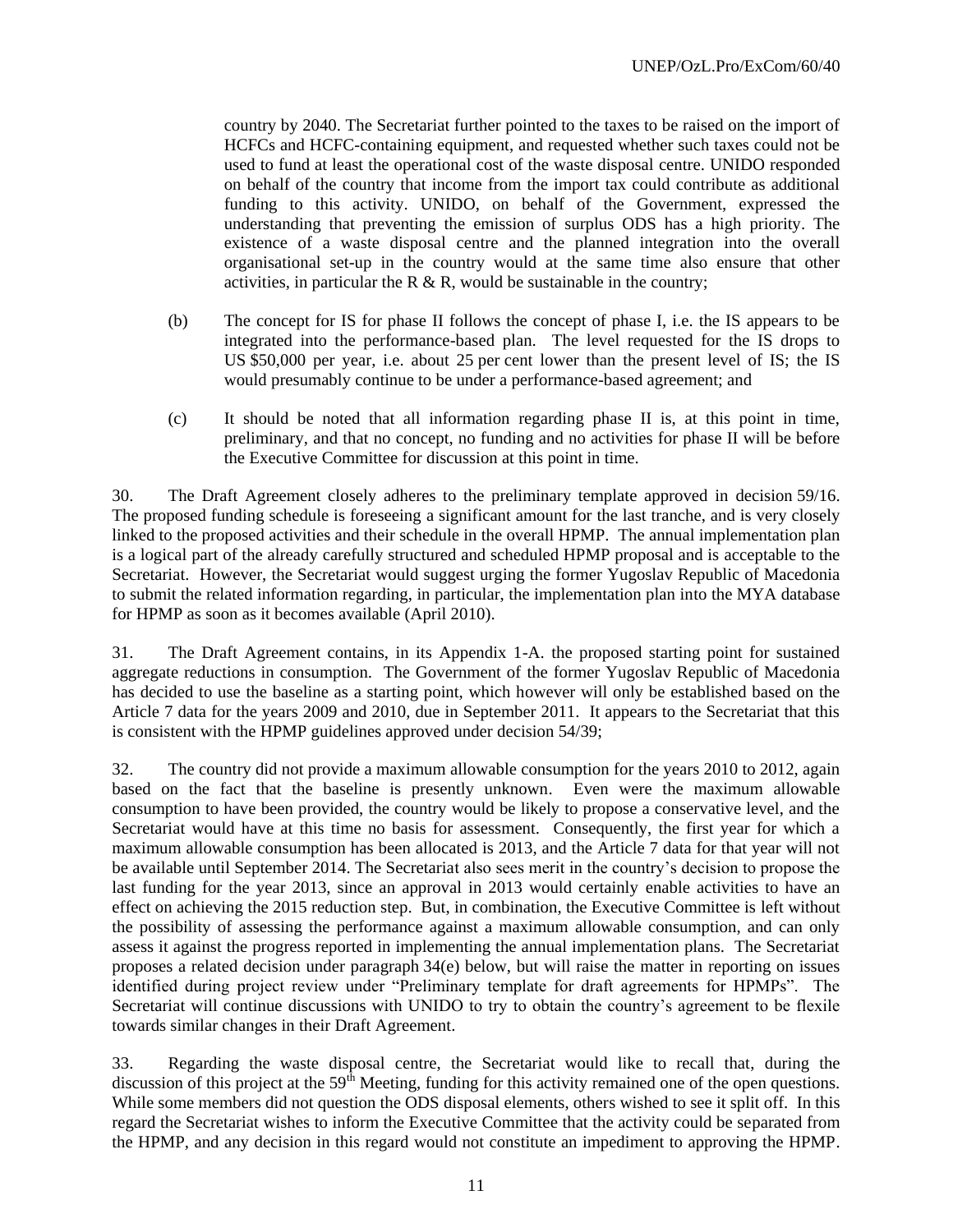The same holds true for the funding for activities related to preblended polyol. Consequently, the Secretariat advised UNIDO in particular regarding the open policy issues on the inclusion of IS funding in the proposal, the conversion of enterprises producing foam using pre-blended polyol and the waste disposal centre, to contact the country in order to obtain a specific mandate for the Executive Committee. This mandate should provide that UNIDO, on behalf of the country, can agree to potential changes to the draft agreement, if decisions on policy issues would necessitate so.

## **RECOMMENDATION**

- <span id="page-11-0"></span>34. The Executive Committee may wish to:
	- (a) Consider, in light of the policy issues raised by the Secretariat and of discussions and any relevant decision taken during the 60th Meeting of the Executive Committee, whether the following items are seen as eligible:
		- (i) The funding for Institutional Strengthening in the HPMP until 2015;
		- (ii) The conversion at Sileks, since it is a second conversion and related to the phase-out of HCFC-141b use in imported pre-blended polyol in a country without HCFC-141b consumption;
		- (iii) The conversion at Koper and Zlatna Raka, as it is related to the phase-out of HCFC-141b use in imported pre-blended polyol in a country with HCFC-141b consumption of HCFC-141b only in pre-blended polyol;
		- (iv) The start-up of a waste disposal centre, and whether the Executive Committee wishes to include in its decision a note that any approval of such a facility does not constitute a precedent for funding of operational costs for a facility in a possible future phase II;
	- (b) Depending on the decision taken related to above (a) (i) request that the former Yugoslav Republic of Macedonia not to submit a funding request for institutional strengthening outside this Agreement until the end of the last year mentioned in the Agreements in Appendix 2-A;
	- (c) Consider whether to approve the starting point proposed by the country, which is the baseline consumption and is therefore a presently non-quantifiable amount. In this case the Executive Committee might also consider requesting the Secretariat to update, once the baseline data is known, Appendix 1-A of the Agreement with the information related to the starting point and Appendix 2-A of the Agreement with the figures for the maximum allowable consumption, and to notify the Executive Committee of the starting point and the resulting levels of maximum allowable consumption accordingly;
	- (d) Note with appreciation the commitment by the Government of the former Yugoslav Republic of Macedonia to reduce the consumption of HCFC by 10 per cent from the future baseline by the year 2015;
	- (e) Approve, in principle, the HPMP (HCFC phase-out management plan) for the former Yugoslav Republic of Macedonia, at the amount determined based on the outcome of the discussions on the issues for consideration in sub-paragraph (a) above;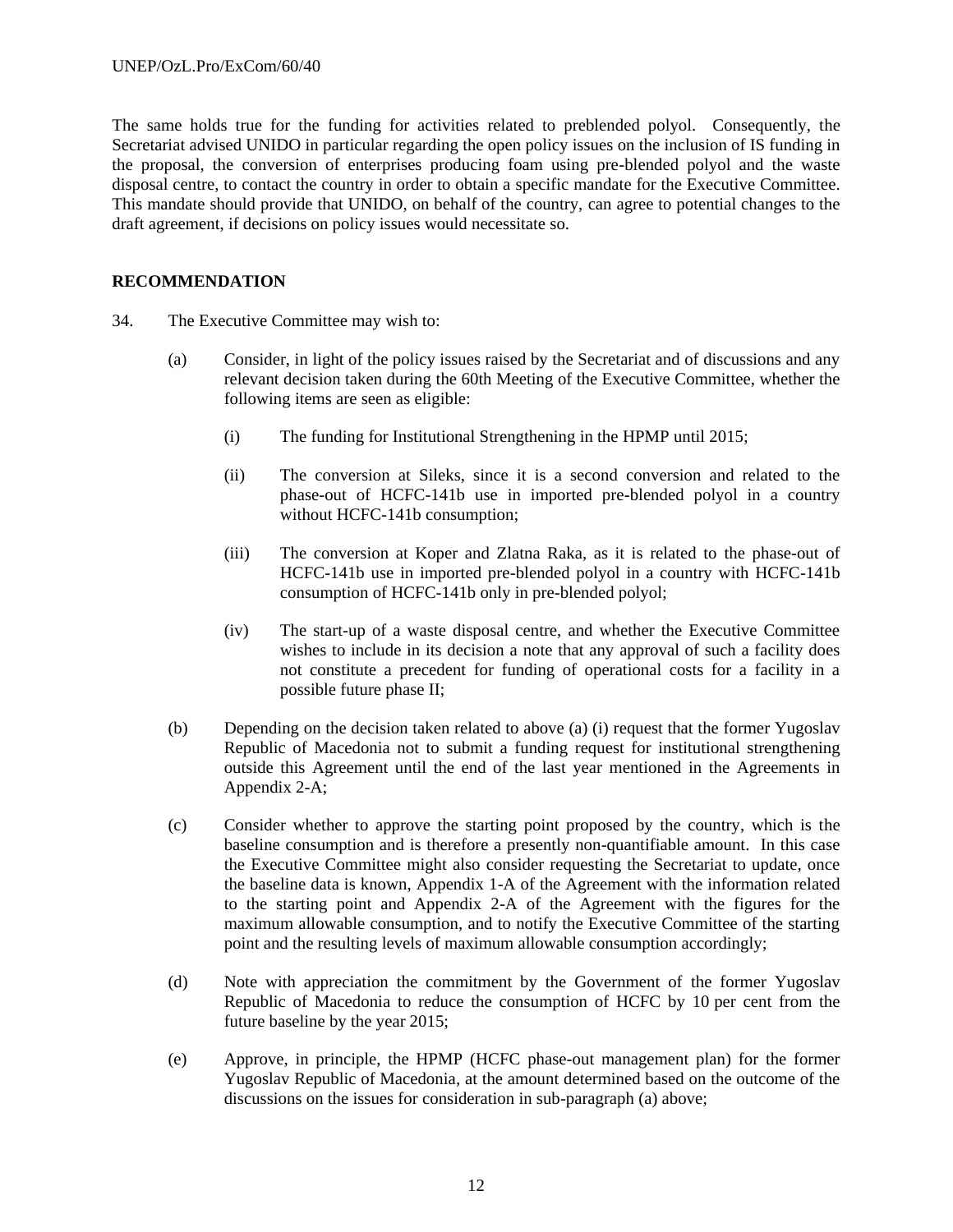- (f) Approve the Draft Agreement between the former Yugoslav Republic of Macedonia and the Executive Committee for the reduction in consumption of hydrochloroflurocarbons as contained in Annex I including agreed changes based on the outcome of discussions on issues for consideration in sub-paragraph (a) above; and
- (g) Approve the first annual implementation plan for 2010, and the first tranche of the HPMP for the former Yugoslav Republic of Macedonia, based on the final version of the Agreement incorporating, as appropriate, the changes by the Executive Committee to the HPMP and the Agreement.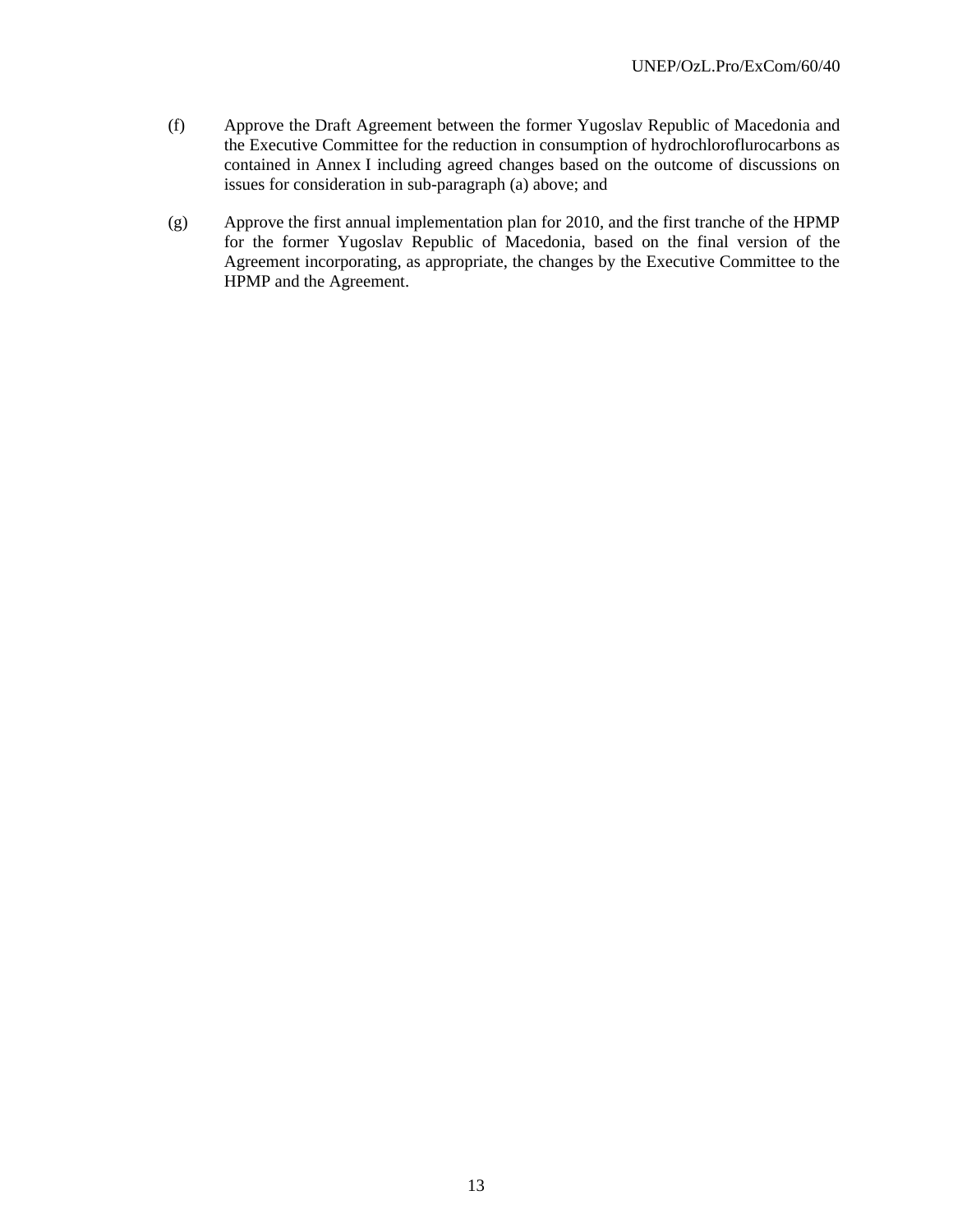#### **Annex I**

#### **DRAFT AGREEMENT BETWEEN THE FORMER YUGOSLAV REPUBLIC OF MACEDONIA AND THE EXECUTIVE COMMITTEE OF THE MULTILATERAL FUND FOR THE REDUCTION IN CONSUMPTION OF HYDROCHLOROFLUROCARBONS**

1. This Agreement represents the understanding of the Government of the former Yugoslav Republic of Macedonia and the Executive Committee with respect to the reduction of controlled use of the ozone-depleting substances (ODS) set out in Appendix 1-A (the "Substances") to a sustained reduction to 90% of the baseline prior to 1 January 2015 in compliance with Montreal Protocol schedules.

2. The Country agrees to meet the annual consumption limits of the Substances as set out in row 1.2 of Appendix 2-A (the "Targets and Funding") in this Agreement as well as in the Montreal Protocol reduction schedule. The Country accepts that, by its acceptance of this Agreement and performance by the Executive Committee of its funding obligations described in paragraph 3, it is precluded from applying for or receiving further funding from the Multilateral Fund in respect to any consumption of the Substances which exceeds the level defined in row 1.2 of Appendix 2-A as the final reduction step under this agreement for all ODS specified in Appendix 1-A, and in respect to any consumption of each of the substances which exceeds the level defined in rows 4.1.3 and 4.2.3.

3. Subject to compliance by the Country with its obligations set out in this Agreement, the Executive Committee agrees in principle to provide the funding set out in row 3.1 of Appendix 2-A (the "Targets and Funding") to the Country. The Executive Committee will, in principle, provide this funding at the Executive Committee meetings specified in Appendix 3-A (the "Funding Approval Schedule").

4. The Country will meet the consumption limits for each of the Substances as indicated in Appendix 2-A. It will also accept independent verification to be commissioned by the relevant implementing agency (IA) of achievement of these consumption limits as described in sub-paragraph 5(b) of this Agreement.

5. The Executive Committee will not provide the Funding in accordance with the Funding Approval Schedule unless the Country satisfies the following conditions at least 60 days prior to the applicable Executive Committee meeting set out in the Funding Approval Schedule:

- (a) That the Country has met the Targets for all relevant years. Relevant years are all years since the year in which the hydrochloroflurocarbons phase-out management plan (HPMP) was approved when an obligation for reporting of country programme data exists at the date of the Executive Committee Meeting at which the funding request is being presented;
- (b) That the meeting of these Targets has been independently verified, except if the Executive Committee decided that such verification would not be required;
- (c) That the Country has substantially completed all actions set out in the previous tranche implementation plan and submitted a tranche implementation report in the form of Appendix 4-A (the "Format of Tranche Implementation Report and Plan") for each previous calendar year; and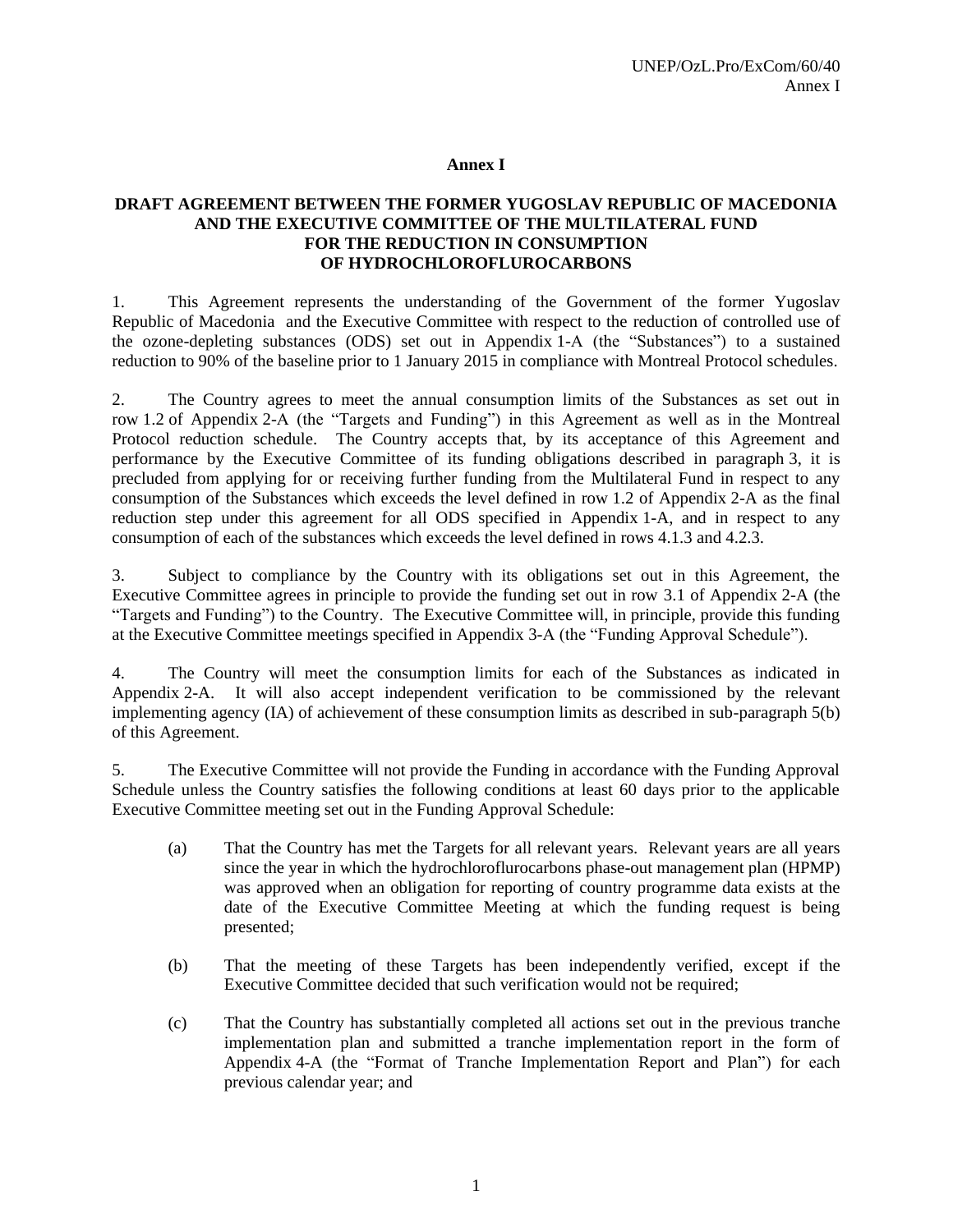(d) That the Country has submitted and received endorsement from the Executive Committee for a tranche implementation plan in the form of Appendix 4-A (the "Format of Tranche Implementation Report and Plan") for each calendar year until and including the year for which the funding schedule foresees the submission of the next tranche or, in case of the final tranche, until completion of all activities foreseen.

6. The Country will ensure that it conducts accurate monitoring of its activities under this Agreement. The institutions set out in Appendix 5-A (the "Monitoring Institutions and Roles") will monitor and report on that monitoring in accordance with the roles and responsibilities set out in Appendix 5-A. This monitoring will also be subject to independent verification as described in sub-paragraph 5(b).

7. While the Funding was determined on the basis of estimates of the needs of the Country to carry out its obligations under this Agreement, the Executive Committee agrees that the Country may have the flexibility to reallocate the approved funds, or part of the funds, according to the evolving circumstances to achieve the goals prescribed under this Agreement. Reallocations categorized as major changes must be documented in advance in the next tranche implementation plan and endorsed by the Executive Committee as described in sub-paragraph 5(d). Reallocations not categorized as major changes may be incorporated in the approved tranche implementation plan, under implementation at the time, and reported to the Executive Committee in the tranche implementation report. Any remaining funds will be returned to the Multilateral Fund upon closure of the last tranche of the plan.

8. Specific attention will be paid to the execution of the activities in the refrigeration servicing sub-sector, in particular that the:

- (a) Country would use the flexibility available under this Agreement to address specific needs that might arise during project implementation; and
- (b) Country and the implementing agencies will take full account of the requirements of decisions 41/100 and 49/6 during the implementation of the plan.

9. The Country agrees to assume overall responsibility for the management and implementation of this Agreement and of all activities undertaken by it or on its behalf to fulfil the obligations under this Agreement. UNIDO has agreed to be the lead implementing agency (the "Lead IA") and in respect of the Country's activities under this Agreement. The Country agrees to evaluations, which might be carried out under the monitoring and evaluation work programmes of the Multilateral Fund or under the evaluation programme of any of the IA taking part in this Agreement.

10. The Lead IA will be responsible for carrying out the activities of the plan as detailed in the first submission of the HPMP with the changes approved as part of the subsequent tranche submissions, including but not limited to independent verification as per sub-paragraph 5(b). The Executive Committee agrees, in principle, to provide the Lead IA with the fees set out in row 2.2 of Appendix 2-A.

11. Should the Country, for any reason, not meet the Targets for the elimination of the Substances set out in row 1.2 of Appendix 2-A or otherwise does not comply with this Agreement, then the Country agrees that it will not be entitled to the Funding in accordance with the Funding Approval Schedule. At the discretion of the Executive Committee, funding will be reinstated according to a revised funding approval schedule determined by the Executive Committee after the Country has demonstrated that it has satisfied all of its obligations that were due to be met prior to receipt of the next tranche of funding under the Funding Approval Schedule. The Country acknowledges that the Executive Committee may reduce the amount of the Funding by the amounts set out in Appendix 7-A in respect of each ODP tonne of reductions in consumption not achieved in any one year. The Executive Committee will discuss each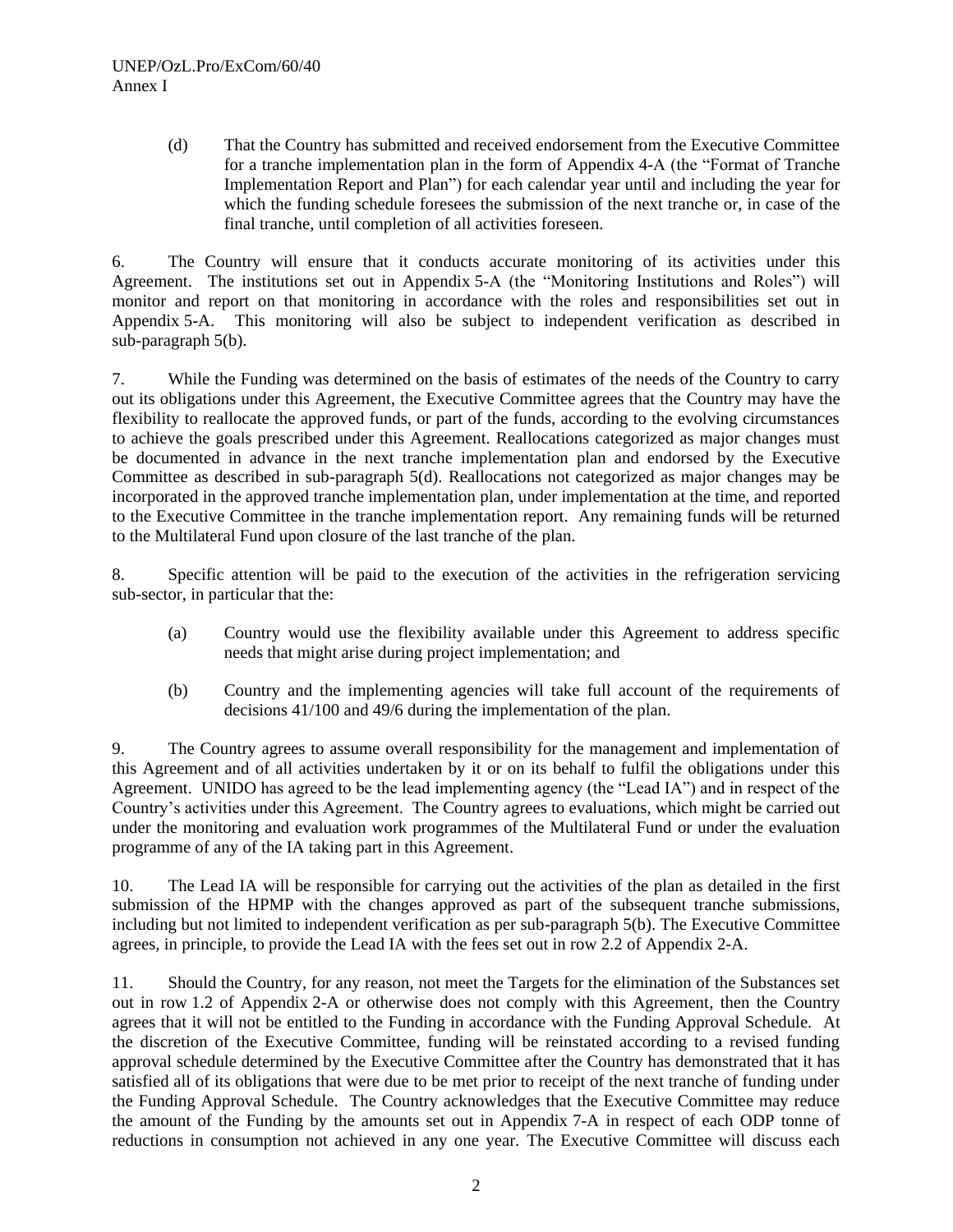specific case in which the country did not comply with this agreement, and take related decisions. Once these decisions are taken, this specific case will not be an impediment for future tranches as per paragraph 5.

12. The funding components of this Agreement will not be modified on the basis of any future Executive Committee decision that may affect the funding of any other consumption sector projects or any other related activities in the Country.

13. The Country will comply with any reasonable request of the Executive Committee and the Lead IA to facilitate implementation of this Agreement. In particular, it will provide the Lead IA with access to information necessary to verify compliance with this Agreement.

14. The completion of the HPMP and the associated Agreement will take place at the end of the year following the last year for which a maximum allowable total consumption has been specified in Appendix 2-A. Should at that time activities be still outstanding which were foreseen in the plan and its subsequent revisions as per sub-paragraph 5(d), the completion will be delayed until the end of the year following the implementation of the remaining activities. The reporting requirements as per Appendix 4-A (a), (b), (d) and (e) continue until the time of the completion if not specified by the Executive Committee otherwise.

15. All of the agreements set out in this Agreement are undertaken solely within the context of the Montreal Protocol and as specified in this Agreement. All terms used in this Agreement have the meaning ascribed to them in the Montreal Protocol unless otherwise defined herein.

## **APPENDICES**

#### **APPENDIX 1-A: THE SUBSTANCES**

| Substance | Annex | Group | Starting point for aggregate reductions in consumption |  |  |
|-----------|-------|-------|--------------------------------------------------------|--|--|
|           |       |       | (ODP tonnes)                                           |  |  |
| HCFC-22   |       |       | Baseline                                               |  |  |
| HCFC-141b |       |       | Baseline                                               |  |  |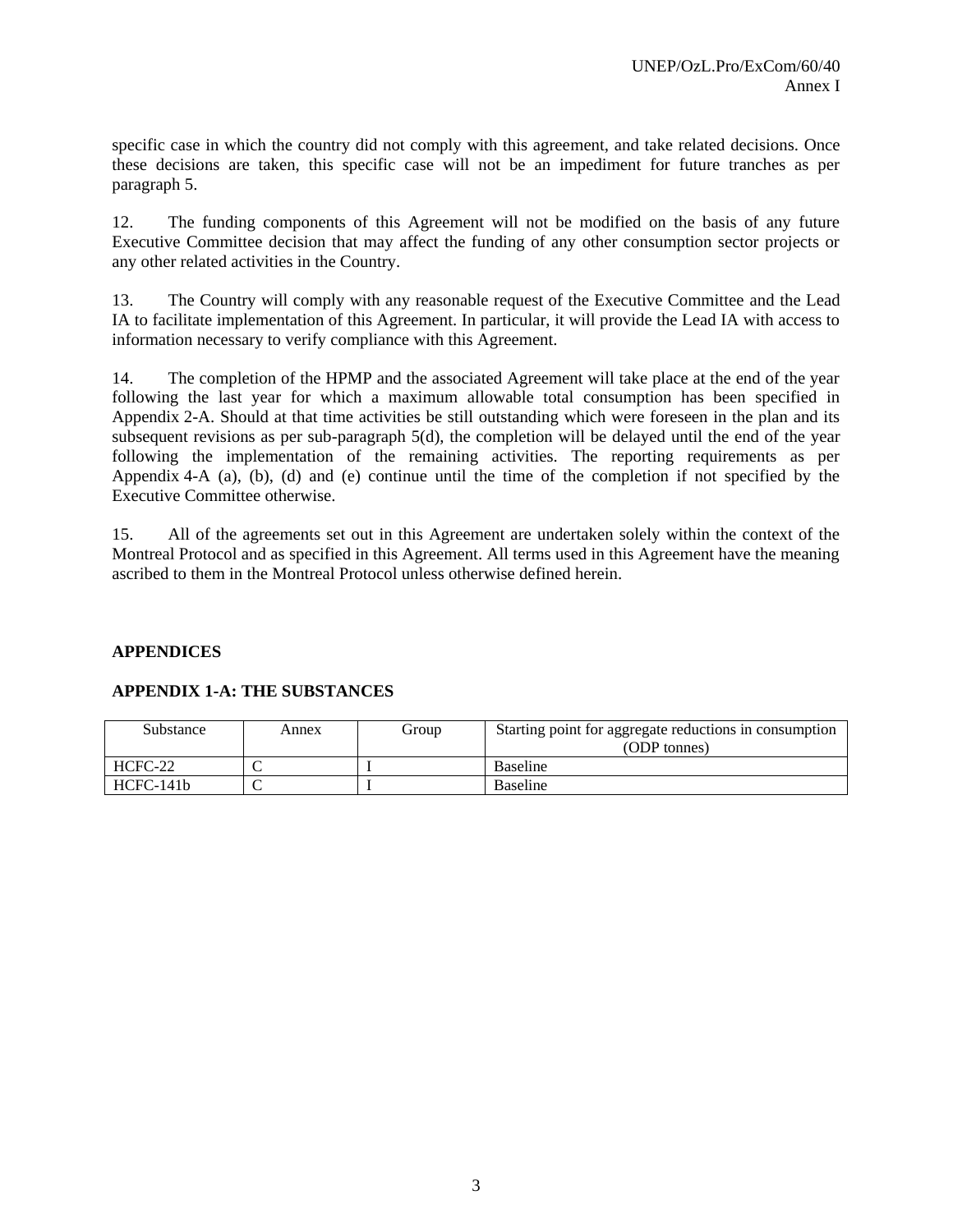|       |                                                                                      | 2010         | 2011    | 2012            | 2013            | 2014            | 2015           | <b>Total</b>    |
|-------|--------------------------------------------------------------------------------------|--------------|---------|-----------------|-----------------|-----------------|----------------|-----------------|
| 1.1   | Montreal Protocol reduction schedule of                                              | None         |         |                 | <b>Baseline</b> |                 | Baseline       | n/a             |
|       | Annex C.<br>Group I<br>substances                                                    |              |         |                 |                 |                 | $-10\%$        |                 |
|       | (ODP tonnes)                                                                         |              |         |                 |                 |                 |                |                 |
| 1.2   | Maximum allowable total consumption of                                               | Unrestricted |         | <b>Baseline</b> |                 | <b>Baseline</b> | n/a            |                 |
|       | Annex C<br>Group I<br>substances                                                     |              |         |                 |                 | $-10%$          |                |                 |
|       | (ODP tonnes)                                                                         |              |         |                 |                 |                 |                |                 |
| 2.1   | Lead IA (UNIDO) agreed funding $(US \$ )                                             | 60,000       | 485,000 | 145,000         | 145,000         | 695,000         | $\overline{0}$ | 1,530,000       |
| 2.2   | Support costs for Lead IA(US \$)                                                     | 4,500        | 36,375  | 10,875          | 10,875          | 52,125          | $\Omega$       | 114,750         |
| 3.1   | Total agreed funding (US \$)                                                         | 60,000       | 485,000 | 145,000         | 145,000         | 695,000         | $\overline{0}$ | 1,530,000       |
| 3.2   | Total support cost                                                                   | 4,500        | 36,375  | 10,875          | 10,875          | 52,125          | $\Omega$       | 114,750         |
| 3.3   | Total agreed costs (US \$)                                                           | 64,500       | 521,375 | 155,875         | 155,875         | 747,125         | $\Omega$       | 1,644,750       |
| 4.1.1 | Total phase-out of HCFC-22 agreed to be achieved under this agreement (ODP tonnes)   |              |         |                 |                 |                 |                | To 90% of       |
|       |                                                                                      |              |         |                 |                 |                 |                | Baseline        |
| 4.1.2 | Phase-out of HCFC-22 to be achieved in previously approved projects (ODP tonnes)     |              |         |                 |                 |                 |                |                 |
| 4.1.3 | Remaining eligible consumption for HCFC-22 (ODP tonnes)                              |              |         |                 |                 |                 |                | 90% of the      |
|       |                                                                                      |              |         |                 |                 |                 |                | <b>Baseline</b> |
| 4.2.1 | Total phase-out of HCFC-141b agreed to be achieved under this agreement (ODP tonnes) |              |         |                 |                 |                 |                |                 |
|       |                                                                                      |              |         |                 |                 |                 |                | <b>Baseline</b> |
| 4.2.2 | Phase-out of HCFC-141b to be achieved in previously approved projects (ODP tonnes)   |              |         |                 |                 |                 |                |                 |
| 4.2.3 | Remaining eligible consumption for HCFC-141b (ODP tonnes)                            |              |         |                 |                 |                 |                | $\overline{0}$  |

## **APPENDIX 2-A: THE TARGETS, AND FUNDING**

## **APPENDIX 3-A: FUNDING APPROVAL SCHEDULE**

1. Funding for the future tranches will be considered for approval not earlier than the second meeting of the year specified in Appendix 2-A.

## **APPENDIX 4-A: FORMAT OF TRANCHE IMPLEMENTATION REPORT AND PLAN**

- 1. The submission of the Tranche Implementation Report and Plan will consist of five parts:
	- (a) A narrative report regarding the progress in the previous tranche, reflecting on the situation of the Country in regard to phase out of the substances, how the different activities contribute to it and how they relate to each other. The report should further highlight successes, experiences and challenges related to the different activities included in the plan, reflecting on changes in the circumstances in the country, and providing other relevant information. The report should also include information about and justification for any changes vis-à-vis the previously submitted tranche plan, such as delays, uses of the flexibility for reallocation of funds during implementation of a tranche, as provided for in paragraph 7 of this Agreement, or other changes. The narrative report will cover all relevant years specified in sub-paragraph 5(a) of the Agreement and can in addition also include information about activities in the current year;
	- (b) A verification report of the HPMP results and the consumption of the substances mentioned in Appendix 1-A, as per sub-paragraph 5(b) of the Agreement. If not decided otherwise by the Executive Committee, such a verification has to be provided together with each tranche request and will have to provide verification of the consumption for all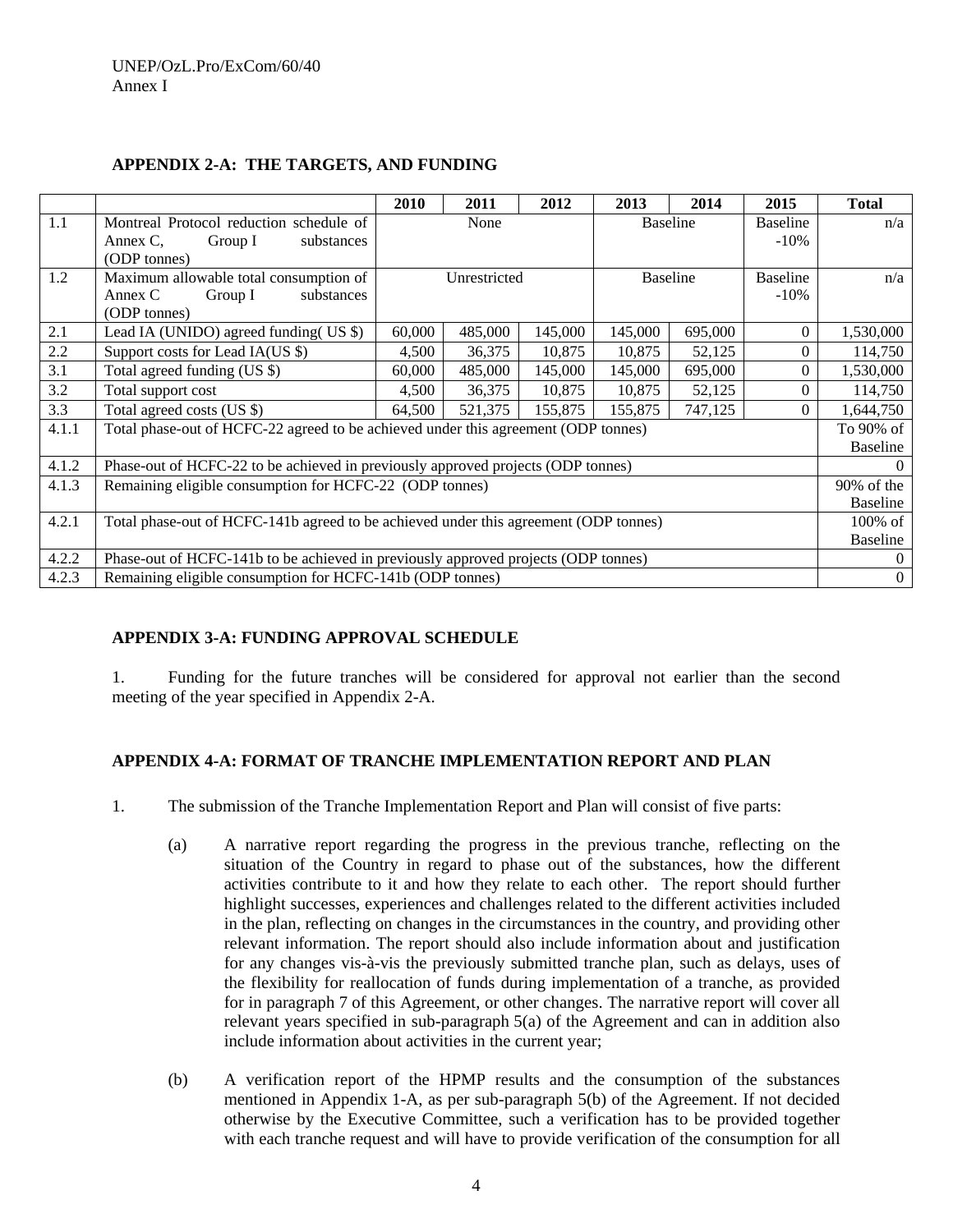relevant years as specified in sub-paragraph 5(a) of the Agreement for which a verification report has not yet been acknowledged by the Committee;

- (c) A written description of the activities to be undertaken in the next tranche, highlighting their interdependence and taking into account experiences made and progress achieved in the implementation of earlier tranches. The description should also include a reference to the overall plan and progress achieved, as well as any possible changes to the overall plan foreseen. The description should cover the year specified in sub-paragraph 5(d) of the Agreement. The description should also specify and explain any revisions to the overall plan which were found to be necessary;
- (d) A set of quantitative information for the report and plan, submitted online into a database, as per the relevant decisions of the Executive Committee in respect to the format required. This quantitative information, to be submitted by calendar year, will be amending the narratives and description for the report (see sub-paragraph 1(a) above) and the plan (see sub-paragraph  $1(c)$  above), and will cover the same time periods and activities; it will also capture the quantitative information regarding any necessary revisions of the overall plan as per sub-paragraph 1(c) above. While the quantitative information is required only for previous and future years, the format will include the option to submit in addition information regarding the current year if desired by the country and agency; and
- (e) An Executive Summary of about five paragraphs, summarizing the information of above sub-paragraphs  $1(a)$  to  $1(d)$ .

# **APPENDIX 5-A: MONITORING INSTITUTIONS AND ROLES**

1. The NOU will submit annual progress reports of status of implementation of the HPMP to UNIDO.

2. Monitoring of development of HPMP and verification of the achievement of the performance targets, specified in the Plan, will be assigned to independent local company or to independent local consultants by UNIDO.

## **APPENDIX 6-A: ROLE OF THE LEAD IMPLEMENTING AGENCY**

1. The Lead IA will be responsible for a range of activities to be specified in the project document as follows:

- (a) Ensuring performance and financial verification in accordance with this Agreement and with its specific internal procedures and requirements as set out in the Country's phase-out plan;
- (b) Assisting the Country in preparation of the tranche Implementation Plan and subsequent report as per Appendix 4-A;
- (c) Providing verification to the Executive Committee that the Targets have been met and associated annual activities have been completed as indicated in the tranche Implementation Plan consistent with Appendix 4-A.